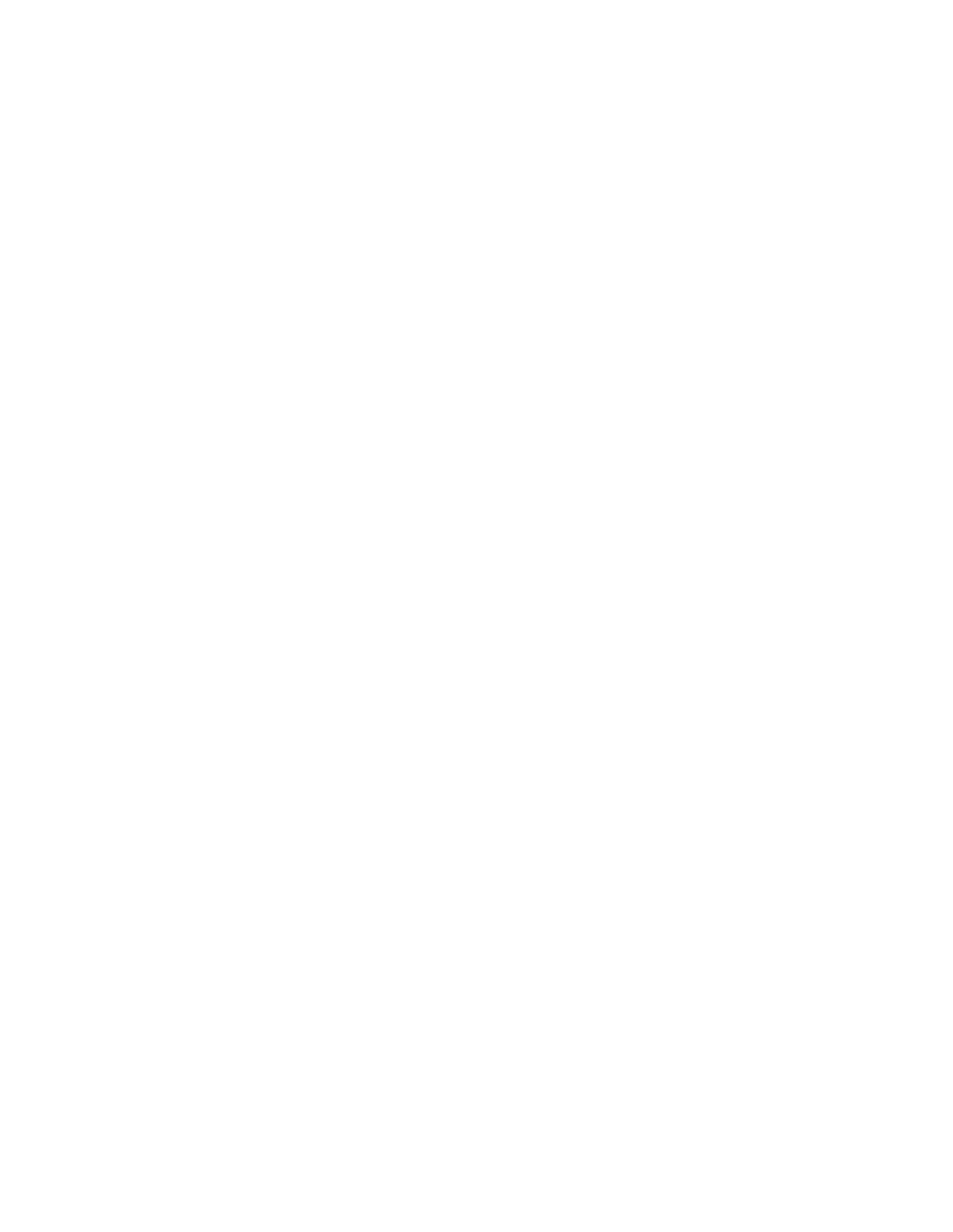## **Important Safety Messages**

Read the instructions carefully to become familiar with the equipment before attempting to install, operate, service or maintain the UPS. The following special messages may appear throughout this manual or on the equipment to warn of potential hazards or to call attention to information that clarifies or simplifies a procedure.



The addition of this symbol to a Danger or Warning product safety label indicates that an electrical hazard exists which will result in personal injury if the instructions are not followed.



The addition of this symbol to a Warning or Caution product safety label indicates that a hazard exists that can result in injury and product damage if the instructions are not followed.

### **DANGER**

**DANGER indicates a hazardous situation which, if not avoided, will result in death or serious injury.**

### **WARNING**

**WARNING indicates a hazardous situation which, if not avoided, could result in death or serious injury.**

### **CAUTION**

**CAUTION indicates a hazardous situation which, if not avoided, could result in minor or moderate injury.**

### *NOTICE*

**NOTICE is used to address practices not related to physical injury.**

## **Product Handling Guidelines**











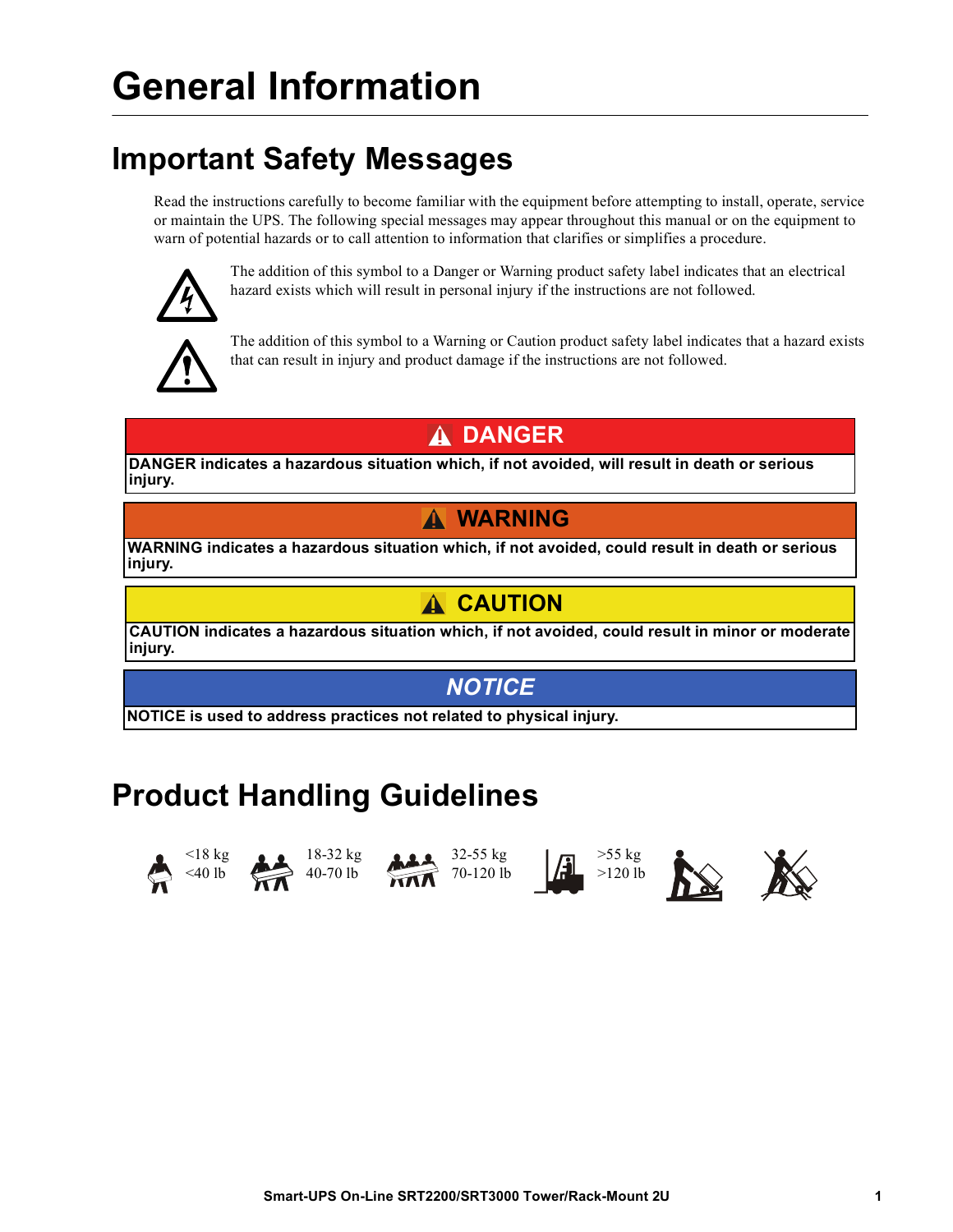## **Safety and General Information**

- Adhere to all national and local electrical codes.
- All wiring must be performed by a qualified electrician.
- Changes and modifications to this unit not expressly approved by APC could void the warranty.
- This UPS is intended for indoor use only.
- Do not operate this UPS in direct sunlight, in contact with fluids, or where there is excessive dust or humidity.
- Be sure the air vents on the UPS are not blocked. Allow adequate space for proper ventilation.
- For a UPS with a factory installed power cord, connect the UPS power cable directly to a wall outlet. Do not use surge protectors or extension cords.
- The battery typically lasts for two to five years. Environmental factors impact battery life. Elevated ambient temperatures, poor quality utility power, and frequent short duration discharges will shorten battery life.
- Replace the battery immediately when the UPS indicates battery replacement is necessary.
- The equipment is heavy. Always practice safe lifting techniques adequate for the weight of the equipment.
- The batteries are heavy. Remove the batteries before installing the UPS and external battery packs (XLBPs), in a rack.
- Always install XLBPs at the bottom in rack-mount configurations. The UPS must be installed above the XLBPs.
- Always install peripheral equipment above the UPS in rack-mount configurations.
- Additional safety information can be found in the Safety Guide supplied with this unit.

### **Deenergizing safety**

- The UPS contains internal batteries and may present a shock hazard even when disconnected from AC and DC power.
- The AC and DC output connectors may be energized by remote or automatic control at any time.
- Before installing or servicing the equipment check that the:
	- Input circuit breaker is in the **OFF** position.
	- Internal UPS batteries are removed.
	- XLBP battery modules are disconnected.

### **Electrical safety**

- For models with a hardwired input, the connection to the branch circuit (mains) must be performed by a qualified electrician.
- 230 V models only: In order to maintain compliance with the EMC directive for products sold in Europe, output cords attached to the UPS must not exceed 10 meters in length.
- The protective earth conductor for the UPS carries the leakage current from the load devices (computer equipment). An insulated ground conductor is to be installed as part of the branch circuit that supplies the UPS. The conductor must have the same size and insulation material as the grounded and ungrounded branch circuit supply conductors. The conductor will typically be green and with or without a yellow stripe.
- The UPS input ground conductor must be properly bonded to protective earth at the service panel.
- If the UPS input power is supplied by a separately derived system, the ground conductor must be properly bonded at the supply transformer or motor generator set.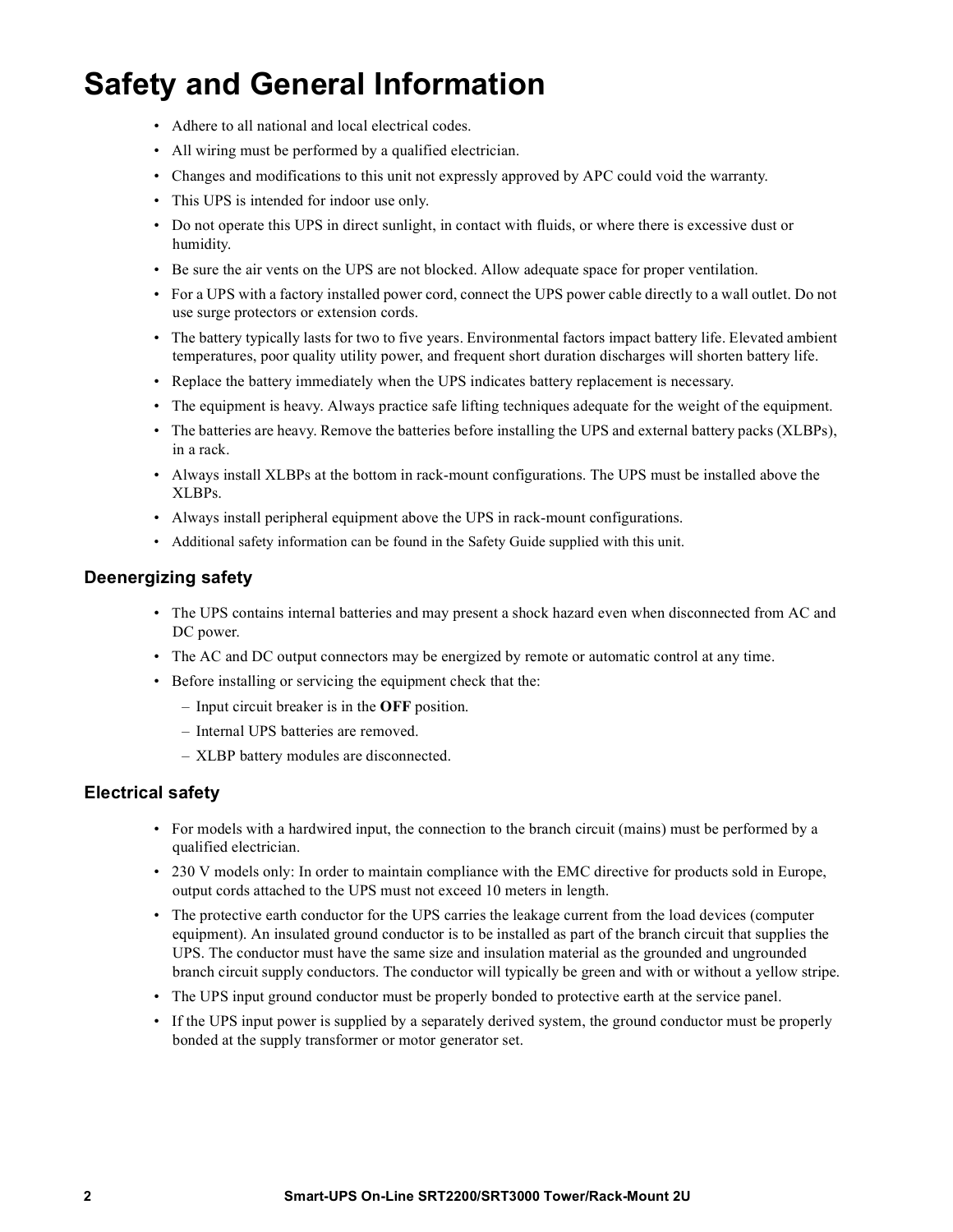### **Battery safety**

- Replace batteries with the same number and type of batteries as originally installed in the equipment.
- Schneider Electric uses Maintenance-Free sealed Lead Acid batteries. Under normal use and handling, there is no contact with the internal components of the battery. Over charging, over heating or other misuse of batteries can result in a discharge of battery electrolyte. Released electrolyte is toxic and may be harmful to the skin and eyes.
- CAUTION: Before installing or replacing the batteries, remove jewelry such as wristwatches and rings. High short circuit current through conductive materials could cause severe burns.
- CAUTION: Do not dispose of batteries in a fire. The batteries may explode.
- CAUTION: Do not open or mutilate batteries. Released material is harmful to the skin and eyes and may be toxic.

### **General information**

- The UPS will recognize as many as 10 external battery packs connected to the UPS. **Note: For each XLBP added, increased recharge time will be required.**
- The model and serial numbers are located on a small, rear panel label. For some models, an additional label is located on the chassis under the front bezel.
- Always recycle used batteries.
- Recycle the package materials or save them for reuse.

### **FCC Class A radio frequency warning**

This equipment has been tested and found to comply with the limits for a Class A digital device, pursuant to part 15 of the FCC Rules. These limits are intended to provide reasonable protection against harmful interference when the equipment is operated in a commercial environment. This equipment generates, uses, and can radiate radio frequency energy and, if not installed and used in accordance with the instruction manual, may cause harmful interference to radio communications. Operation of this equipment in a residential area is likely to cause harmful interference in which case the user will be required to correct the interference at his own expense.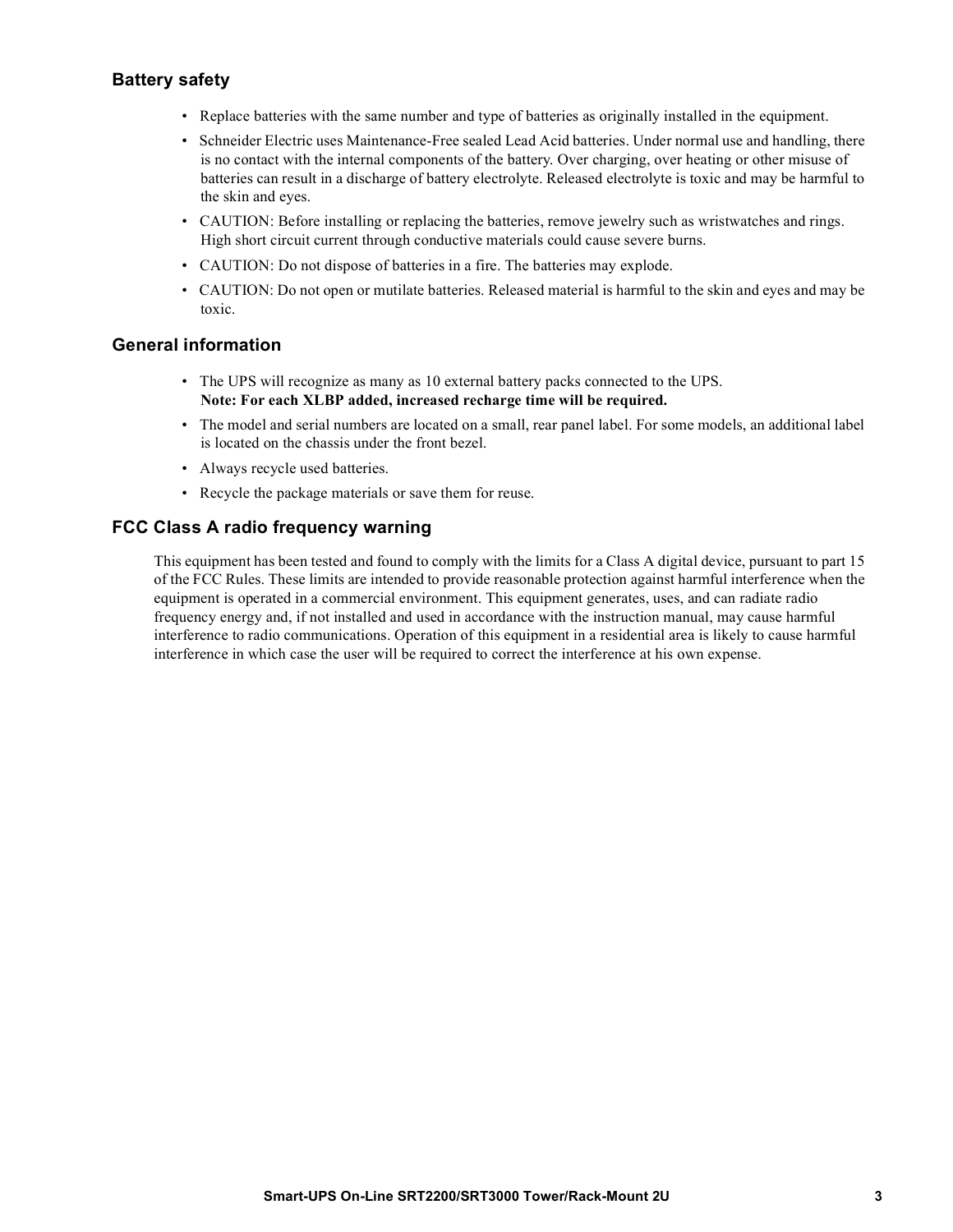# **Product Description**

The APC by Schneider Electric Smart-UPS<sup>™</sup> On-Line SRT is a high performance uninterruptible power supply (UPS). The UPS helps to provide protection for electronic equipment from utility power blackouts, brownouts, sags, surges, small utility power fluctuations and large disturbances. The UPS also provides battery backup power for connected equipment until utility power returns to acceptable levels or the batteries are completely discharged.

This user manual is available on the enclosed Documentation CD and on the APC by Schneider Electric web site, www.apc.com.

# **Product Overview**

## **Specifications**

For additional specifications refer to the APC by Schneider Electric web site, **www.apc.com**.

### **Environmental**

| Temperature                                                       | Operating                                   | $0^{\circ}$ to 40° C (32° to 104° F)  |  |
|-------------------------------------------------------------------|---------------------------------------------|---------------------------------------|--|
|                                                                   | <b>Storage</b>                              | $-15^{\circ}$ to 45° C (5° to 113° F) |  |
| Elevation                                                         | Operating                                   | $0 - 3,000$ m $(0 - 10,000$ ft)       |  |
|                                                                   | <b>Storage</b>                              | $0 - 15,000$ m $(50,000$ ft)          |  |
| <b>Humidity</b>                                                   | 0% to 95% relative humidity, non-condensing |                                       |  |
| <b>Protection Class</b>                                           | IP $20$ rating                              |                                       |  |
| Note: Charge the battery modules every six months during storage. |                                             |                                       |  |

Environmental factors impact battery life. Elevated ambient temperatures, high humidity, poor quality mains power, and frequent short duration discharges will shorten battery life.

### **Physical**

### **SRT2200XLI/SRT2200RMXLI/SRT2200RMXLI-NC model**

The UPS is heavy. Follow all lifting guidelines.

| Unit weight batteries included, without packaging                            | $25 \text{ kg} (55 \text{ lb})$                                                   |  |  |
|------------------------------------------------------------------------------|-----------------------------------------------------------------------------------|--|--|
| Unit weight batteries included, with packaging                               | Rack-Mount models: 34 kg (75 lb)<br>Tower models: $31 \text{ kg} (68 \text{ lb})$ |  |  |
| Unit dimensions without packaging<br><b>Height x Width x Depth</b>           | 85 (2U) mm x 432 mm x 560mm                                                       |  |  |
|                                                                              | 3.35 (2U) in x 17 in x 22 in                                                      |  |  |
| Unit dimensions with packaging                                               | $245$ mm x 600 mm x 810 mm                                                        |  |  |
| <b>Height x Width x Depth</b>                                                | $9.7$ in x 23.6 in x 31.9 in                                                      |  |  |
| The model and serial numbers are on a small label located on the rear panel. |                                                                                   |  |  |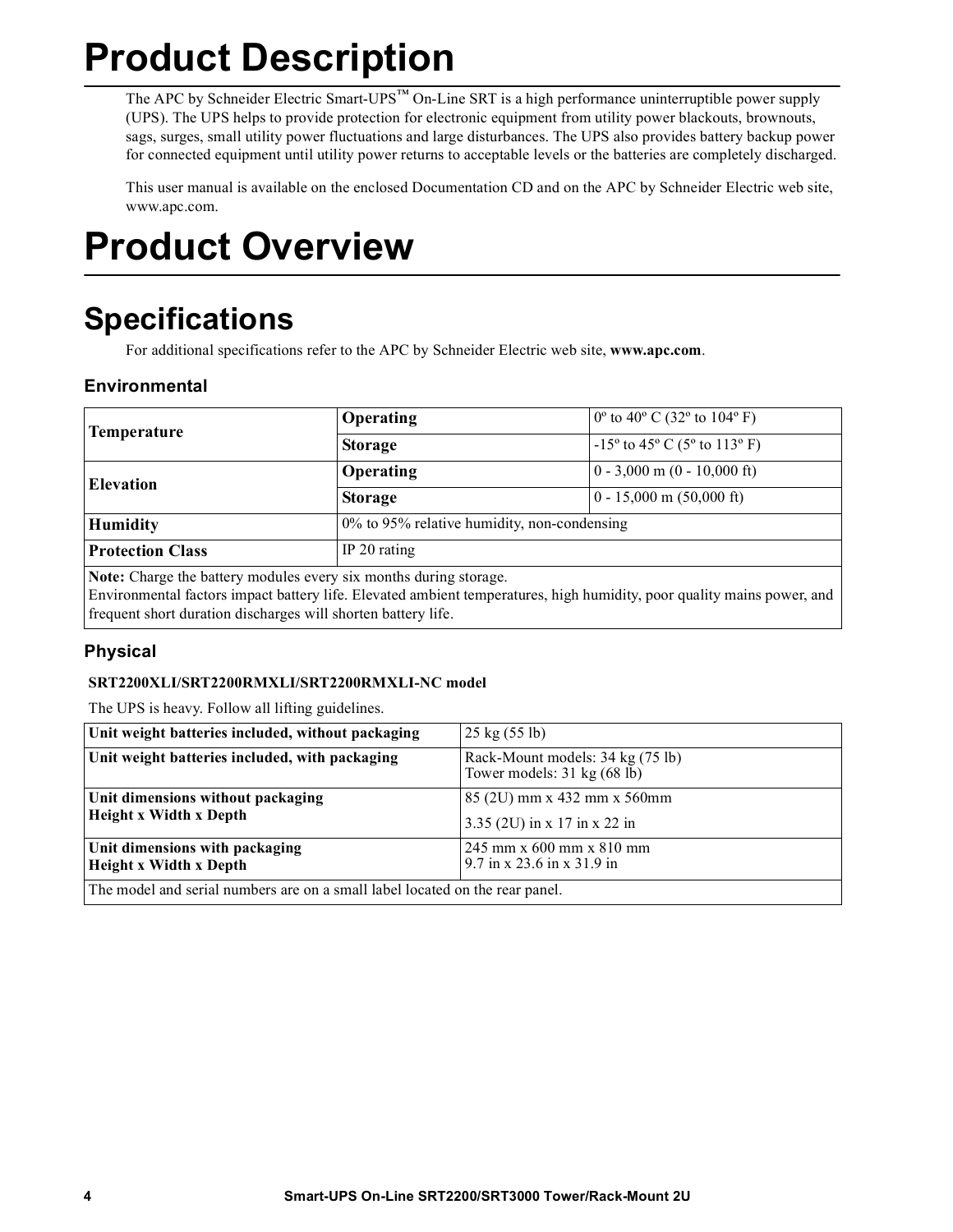#### **SRT3000XLI/SRT3000RMXLI/SRT3000RMXLI-NC/SRT3000XLT/SRT3000RMXLT/SRT3000RMXLT-NC/ SRT3000XLW-IEC/SRT3000RMXLW-IEC model**

The UPS is heavy. Follow all lifting guidelines.

| Unit weight batteries included, without packaging                           | $31 \text{ kg} (69 \text{ lb})$                                                   |  |  |
|-----------------------------------------------------------------------------|-----------------------------------------------------------------------------------|--|--|
| Unit weight batteries included, with packaging                              | Rack-Mount models: 40 kg (88 lb)<br>Tower models: $37 \text{ kg} (81 \text{ lb})$ |  |  |
| Unit dimensions without packaging                                           | 85 (2U) mm x 432 mm x 611 mm                                                      |  |  |
| <b>Height x Width x Depth</b>                                               | 3.35 (2U) in x 17 in x 24 in                                                      |  |  |
| Unit dimensions with packaging                                              | $245$ mm x 600 mm x 870 mm                                                        |  |  |
| <b>Height x Width x Depth</b>                                               | 9.7 in x 23.6 in x 34.3 in                                                        |  |  |
| The model and serial numbers are on a small label located on the rear nanel |                                                                                   |  |  |

The model and serial numbers are on a small label located on the rear panel.

#### **Battery**

### **A** CAUTION

### **RISK OF HYDROGEN SULPHIDE GAS AND EXCESSIVE SMOKE**

- Replace the battery at least every 5 years.
- Replace the battery immediately when the UPS indicates battery replacement is necessary.
- Replace battery at the end of its service life.
- Replace batteries with the same number and type of batteries as originally installed in the equipment.
- Replace the battery immediately when the UPS indicates a battery overtemperature condition, or UPS internal overtemperature, or when there is evidence of electrolyte leakage. Power off the UPS, unplug it from the AC input, and disconnect the batteries. Do not operate the UPS until the batteries have been replaced.

#### **Failure to follow these instructions can result in minor or moderate injury**

|                                                                                                                                                                                                                                                                     | SRT2200 models                                                 | SRT3000 models |
|---------------------------------------------------------------------------------------------------------------------------------------------------------------------------------------------------------------------------------------------------------------------|----------------------------------------------------------------|----------------|
| <b>Battery type</b>                                                                                                                                                                                                                                                 | Sealed, maintenance-free, Valve Regulated<br>Lead-Acid battery |                |
| <b>Replacement battery module</b>                                                                                                                                                                                                                                   | APCRBC141                                                      | APCRBC152      |
| This UPS has swappable battery modules.<br>Refer to the appropriate replacement battery user manual for<br>installation instructions.<br>Contact your dealer or go the APC by Schneider Electric web site,<br>www.apc.com for information on replacement batteries. |                                                                |                |
| <b>Number of battery modules</b>                                                                                                                                                                                                                                    | 1 battery module                                               |                |
| Voltage for each battery module                                                                                                                                                                                                                                     | <b>72 VDC</b>                                                  | <b>96 VDC</b>  |
| Total battery voltage for the UPS                                                                                                                                                                                                                                   | <b>72 VDC</b>                                                  | <b>96 VDC</b>  |
| Ah rating                                                                                                                                                                                                                                                           | 5 Ah per battery module                                        |                |
| <b>XLBP</b> cable length                                                                                                                                                                                                                                            | 500 mm (19.7 in)                                               |                |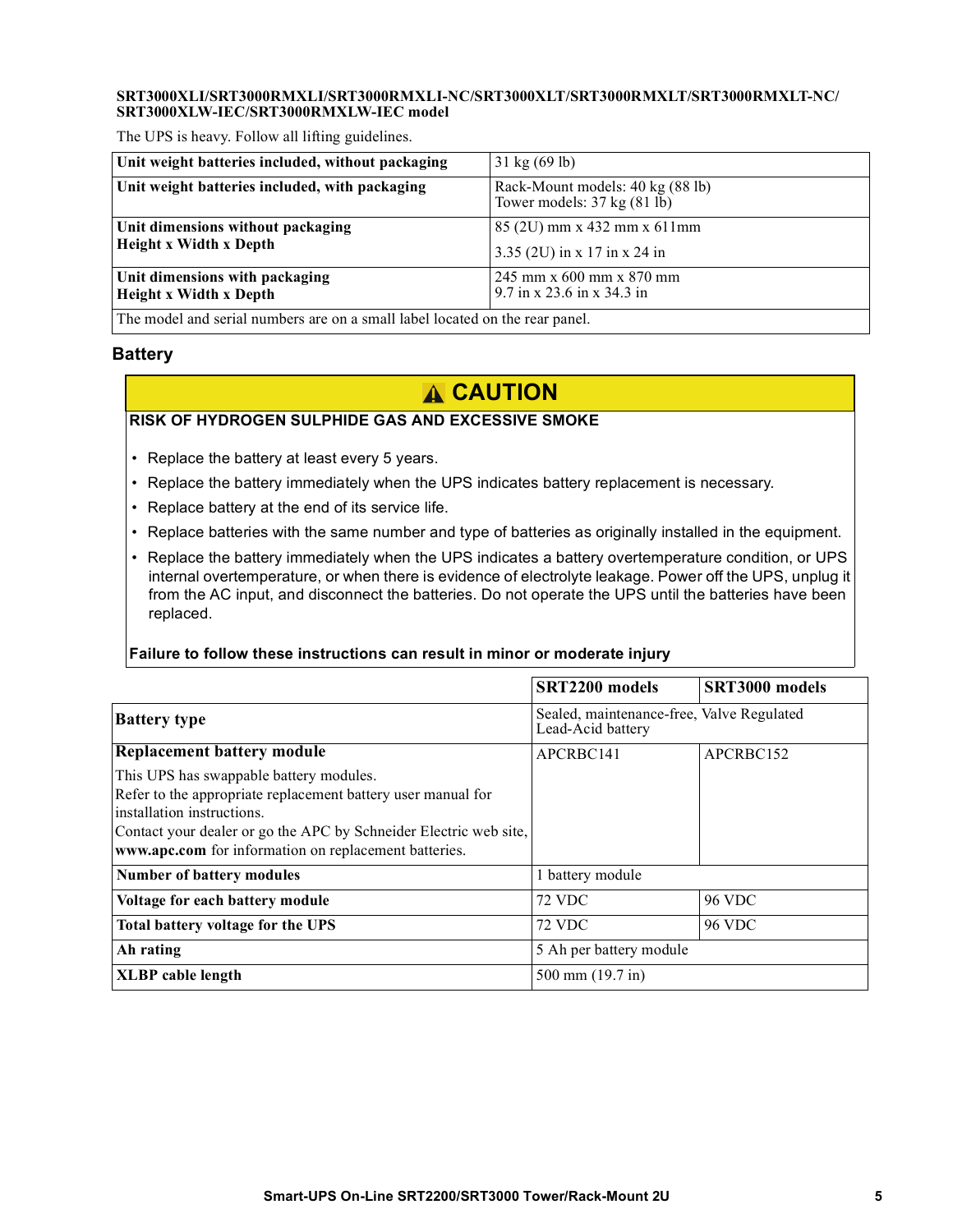### **Electrical**

**CAUTION\*:** To reduce the risk of fire, connect the UPS only to a circuit provided with recommended maximum branch circuit overcurrent protection in accordance with the National Electrical Code, ANSI/NFPA 70 and the Canadian Electrical Code, Part I, C22.1.

### **A CAUTION**

### **RISK OF FIRE, RISK OF DAMAGE TO EQUIPMENT OR PERSONNEL**

The SRT3000XLI, SRT3000RMXLI, SRT3000XLW-IEC or SRT3000RMXLW-IEC UPS should not be continually operated at full power below an input voltage of 220 V when powered using the BS 1363 (UK) to C20 cable.

**Failure to follow these instructions can result in minor or moderate injury.**

| <b>Models</b>    | Rating           | <b>Building Circuit Breaker</b><br>(CB) Current Rating |
|------------------|------------------|--------------------------------------------------------|
| SRT2200XLI       | 2200 VA / 1980 W | 16A                                                    |
| SRT2200RMXLI     |                  |                                                        |
| SRT2200RMXLI-NC  |                  |                                                        |
| SRT3000XLI       | 3000 VA / 2700 W | $20 \text{ A}$                                         |
| SRT3000RMXLI     |                  |                                                        |
| SRT3000RMXLI-NC  |                  |                                                        |
| SRT3000XLT       |                  | $20 A* / 2 pole$                                       |
| SRT3000RMXLT     |                  |                                                        |
| SRT3000RMXLT-NC  |                  |                                                        |
| SRT3000XLW-IEC   |                  | 20 A IEC; 20 A UL $*$ / 2 pole                         |
| SRT3000RMXLW-IEC |                  |                                                        |

| <b>Output</b>          |                                                                                                          |  |  |
|------------------------|----------------------------------------------------------------------------------------------------------|--|--|
| Output Frequency       | $50$ Hz / 60 Hz                                                                                          |  |  |
| Nominal Output Voltage | SRT2200XLI/SRT2200RMXLI/SRT2200RMXLI-NC/SRT3000XLI/SRT3000RMXLI/<br>SRT3000RMXLI-NC: 220 V, 230 V, 240 V |  |  |
|                        | SRT3000XLT/SRT3000RMXLT/SRT3000RMXLT-NC: 208 V, 240 V                                                    |  |  |
|                        | SRT3000XLW-IEC/SRT3000RMXLW-IEC: 208V, 220V, 230V, 240V                                                  |  |  |
| Input                  |                                                                                                          |  |  |
| <b>Input Frequency</b> | $40$ Hz - $70$ Hz                                                                                        |  |  |
| Nominal Input Voltage  | SRT2200XLI/SRT2200RMXLI/SRT2200RMXLI-NC/SRT3000XLI/SRT3000RMXLI/<br>SRT3000RMXLI-NC: 220 V, 230 V, 240 V |  |  |
|                        | SRT3000XLT/SRT3000RMXLT/SRT3000RMXLT-NC: 208 V, 240 V                                                    |  |  |
|                        | SRT3000XLW-IEC/SRT3000RMXLW-IEC: 208V, 220V, 230V, 240V                                                  |  |  |
| Input current rating   | SRT2200 models: 13 A                                                                                     |  |  |
|                        | $SRT3000$ models: 16 A                                                                                   |  |  |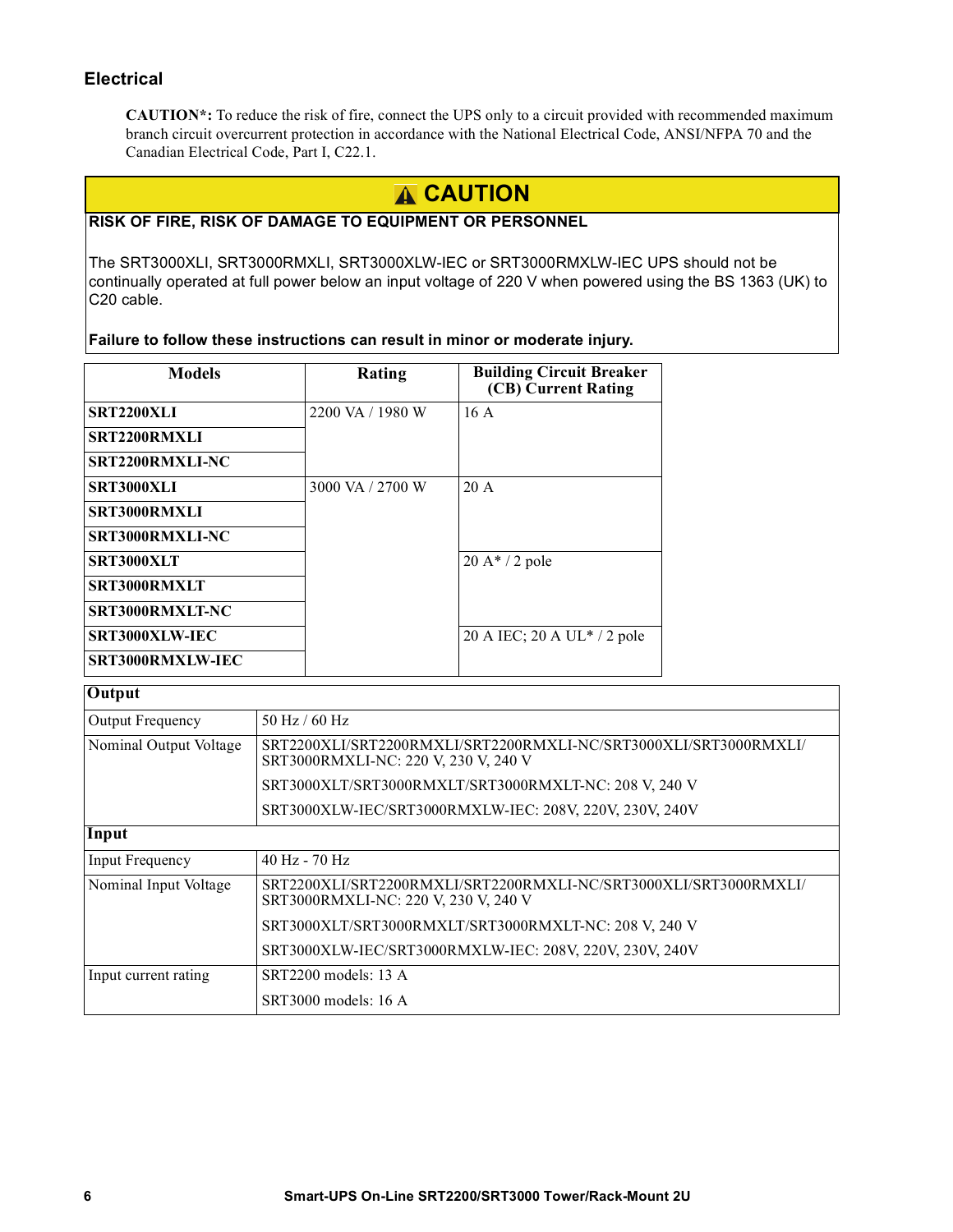### **Front Panel Features**

- **O** Display interface panel
- $\bullet$  UPS battery connectors
- **8** Battery module
- **O** Bezel



### **Rear Panel Features**

**Note:** Refer to the table "Key to identify rear panel features" on page 9, that provides a key to the callout numbers for the rear panel graphics depicted in this manual. **SECONDED SECONDED SECONDED SECONDED SECONDED SECONDED SPECIES**<br>
Note: Refer to the table "Key to identify rear panel features" on page<br>
the rear panel graphics depicted in this manual.<br>
SRT2200XLI/SRT2200RMXLI/SRT3000XLI/

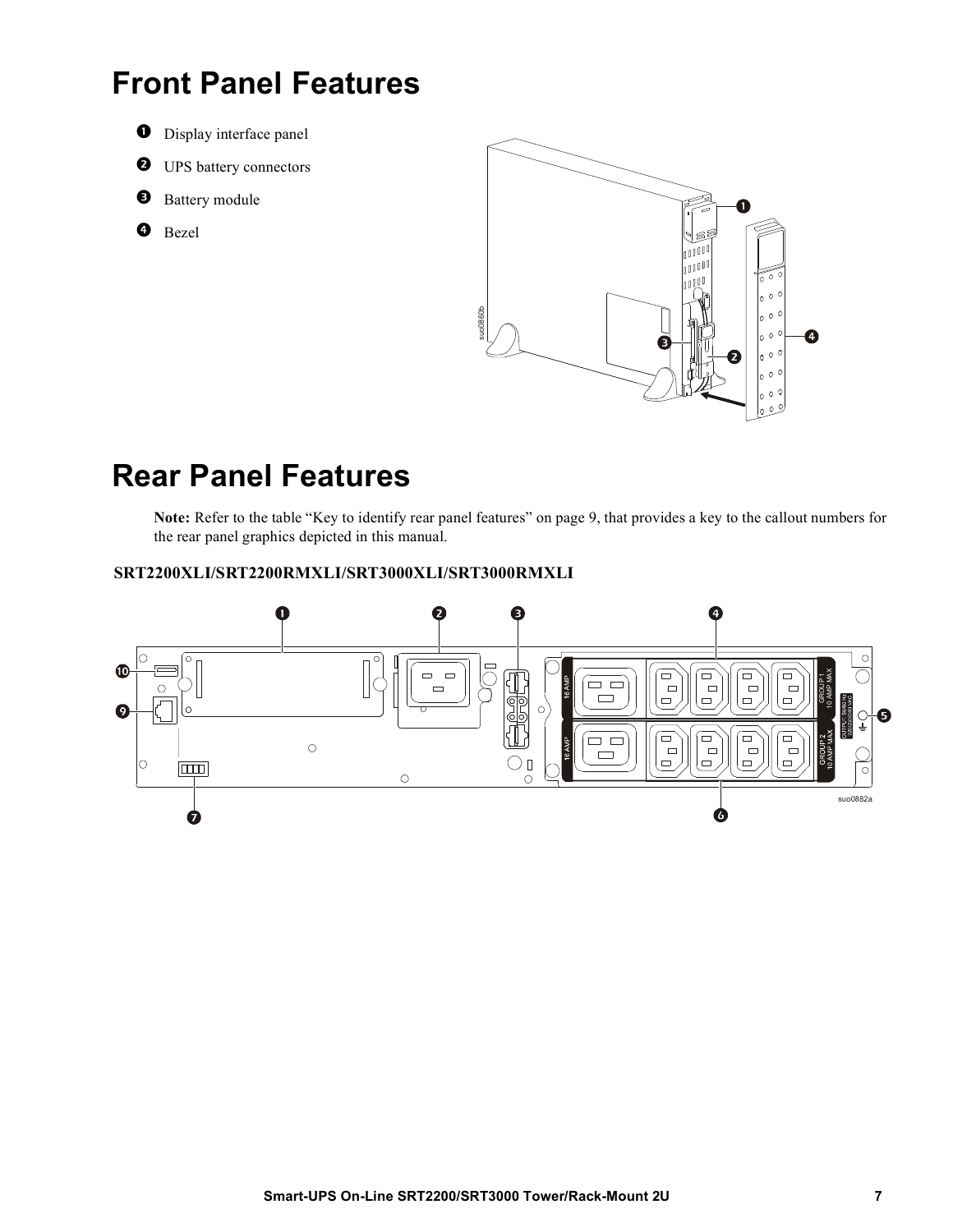#### **SRT2200RMXLI-NC/SRT3000RMXLI-NC**



**SRT3000XLT/SRT3000RMXLT**



**SRT3000RMXLT-NC**

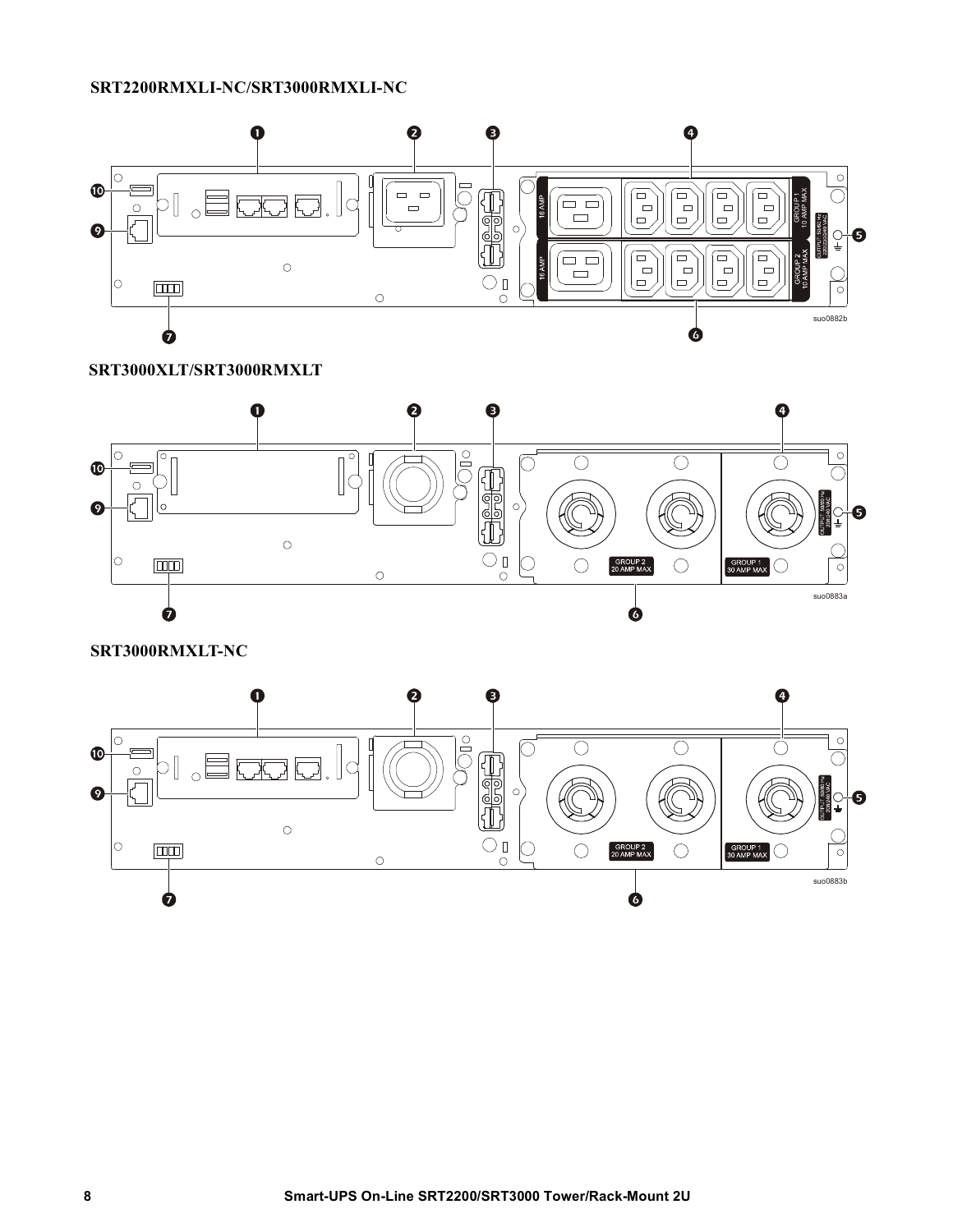### **SRT3000XLW-IEC/SRT3000RMXLW-IEC**



### **Key to identify rear panel features**

| 0 | <b>SmartSlot</b>                                                   | The SmartSlot can be used to connect optional management accessories.                                                                                                                                                   |  |
|---|--------------------------------------------------------------------|-------------------------------------------------------------------------------------------------------------------------------------------------------------------------------------------------------------------------|--|
| ❷ | <b>AC</b> input<br>power cable or<br>hardwire input box            | SRT3000XLT, SRT3000RMXLT, SRT3000RMXLT-NC models have factory installed input<br>power cables.                                                                                                                          |  |
| ❸ | <b>External battery</b><br>power and<br>communication<br>connector | Use the external battery cable on the XLBP to connect the UPS and XLBP.<br>XLBPs provide extended runtime during power outages. The UPS will automatically<br>recognize up to 10 external battery packs.                |  |
| ❹ | Controllable<br>outlet group 1                                     | Connect electronic devices to these outlets.                                                                                                                                                                            |  |
| ❺ | <b>Chassis ground</b><br>screws                                    | The UPS and XLBPs have ground screws for connecting the ground leads. Prior to<br>connecting a ground lead, disconnect the UPS from mains power.                                                                        |  |
| ❻ | Controllable<br>outlet group 2                                     | Connect electronic devices to these outlets.                                                                                                                                                                            |  |
| ❼ | <b>EPO</b> terminal                                                | The Emergency Power Off (EPO) terminal allows the user to connect the UPS to a central<br>EPO system.                                                                                                                   |  |
| ◙ | <b>Serial Com</b>                                                  | The Serial Com port is used to communicate with the UPS.<br>Use only interface kits supplied or approved by APC by Schneider Electric. Any other<br>serial interface cable will be incompatible with the UPS connector. |  |
| ◍ | <b>USB</b> port                                                    | The USB port is used to connect either a server for native operating system<br>communications, or for software to communicate with the UPS.                                                                             |  |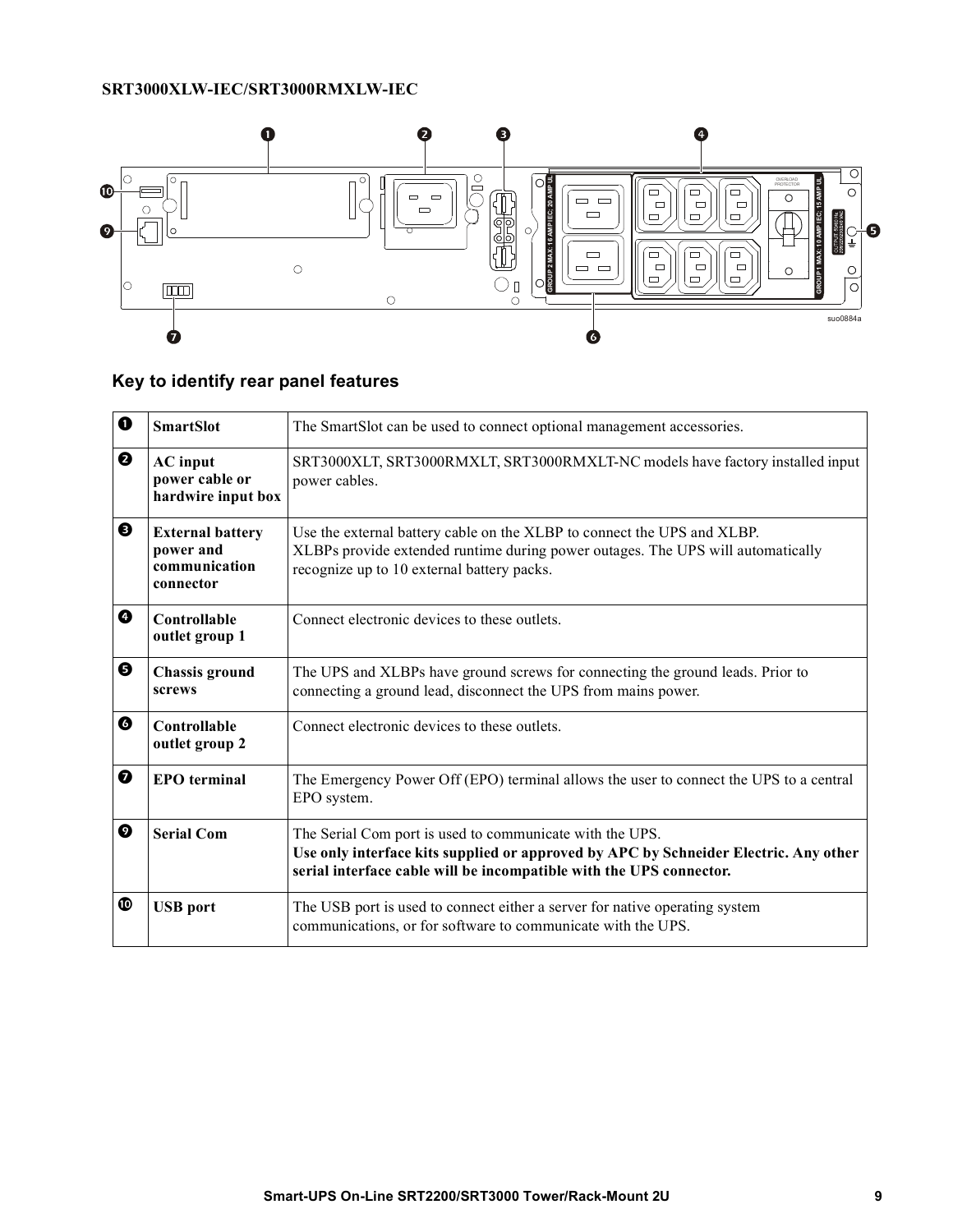## <span id="page-11-0"></span>**Connect Equipment**

### **CAUTION**

### **RISK OF ELECTRIC SHOCK**

- Disconnect the mains input circuit breaker before installing or servicing the UPS or connected equipment.
- Disconnect internal and external batteries before installing or servicing the UPS or connected equipment.
- The UPS contains internal and external batteries that may present a shock hazard even when disconnected from the mains.
- UPS AC hardwired and pluggable outlets may be energized by remote or automatic control at any time.
- Disconnect equipment from the UPS before servicing any equipment.

**Failure to follow these instructions can result in minor or moderate injury.**

**Note:** The UPS batteries will charge to 90% capacity in the first three hours of normal operation. **Do not expect full battery runtime capability during this initial charge period.**

- 1. Connect [the internal battery module. See Installati](#page-21-0)on manual for details.
- 2. Connect equipment to the outlets on the rear panel of the UPS. Refer to "Controllable Outlet Groups" on page 19.
- 3. Connect the UPS to the building utility power.

### **Turn t[he UPS On/O](#page-16-0)ff**

The first time the UPS is turned on the **Setup Wizard** screen will run. Follow the prompts to configure UPS settings. Refer to "Configuration" on page 14.

To turn on the UPS and all connected equipment, press the POWER ON/OFF button on the display panel. Follow the prompts to either turn the UPS on immediately or after a delay, then press OK.

**NOTE:** When there is no input power and the UPS is off, the cold start feature can be used to turn on the UPS and connected equipment using battery power.

To perform a cold start press the POWER ON/OFF button.

The display panel will illuminate and the POWER ON/OFF button will illuminate red.

To turn on the output power press the POWER ON/OFF button again. Select the prompt **Turn ON with NO AC** and press OK.

To turn output power off, press the POWER ON/OFF button. Follow the prompts to either turn the UPS off immediately or after a delay, then press OK.

**NOTE:** Once the UPS output power has been turned off and the AC input has been removed, the UPS will continue to use the battery for internal power for 10 minutes. To remove power completely press the POWER ON/OFF button. Follow the prompt to select **Internal Power Off**, then press OK.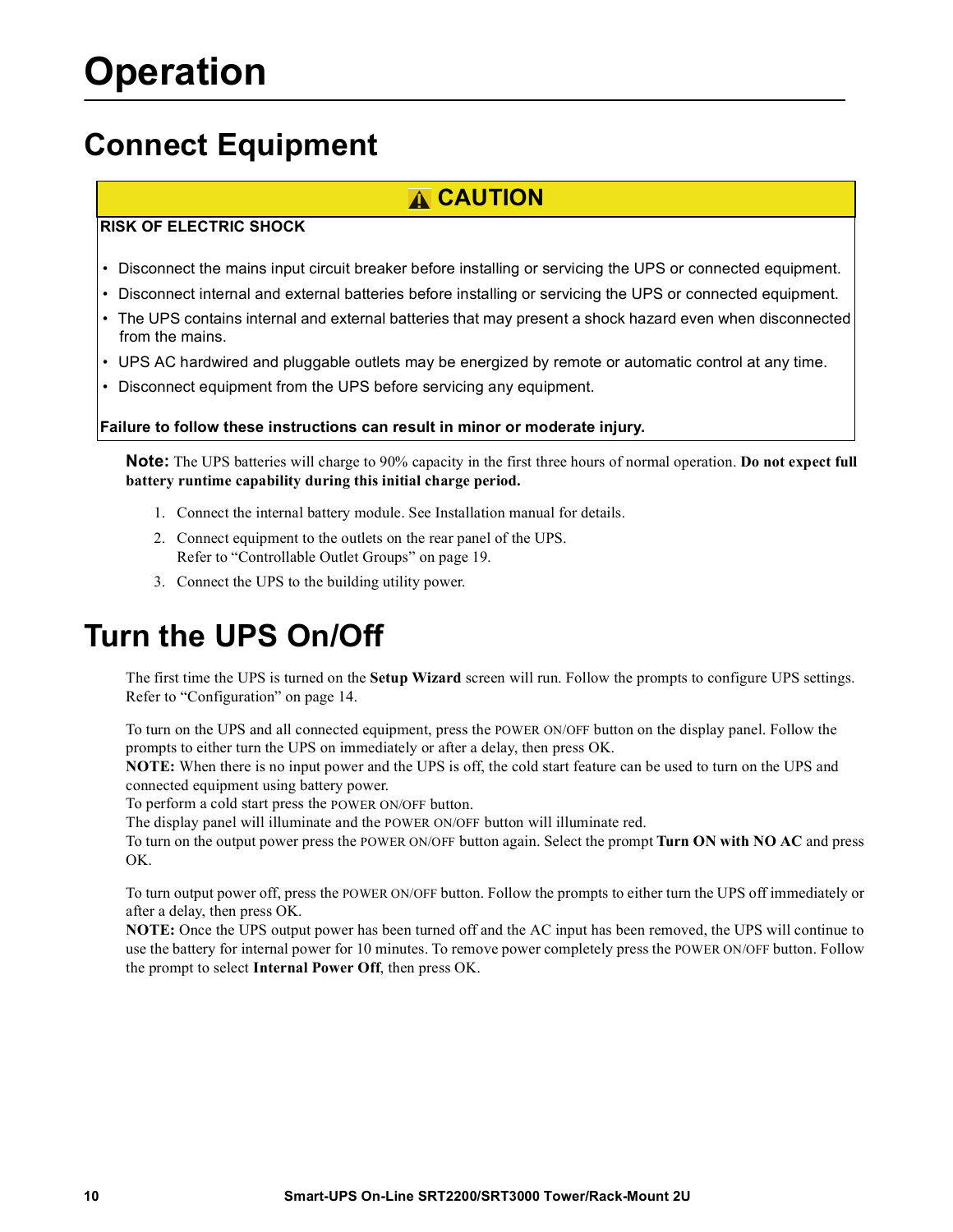## **UPS Display Interface**



### **UPS Display Interface operation**

Use the UP/DOWN buttons to scroll through the options. Press the OK button to accept the selected option. Press the ESC button to return to the previous menu.

| The icons on the LCD display interface screen may vary depending on the installed firmware versions and specific UPS<br>models. |                                                                                                                                                                          |  |  |
|---------------------------------------------------------------------------------------------------------------------------------|--------------------------------------------------------------------------------------------------------------------------------------------------------------------------|--|--|
| $\bullet$ 000                                                                                                                   | <b>Load icon:</b> The approximate load capacity percentage is indicated by the number of load bar<br>sections illuminated. Each bar represents 16% of the load capacity. |  |  |
|                                                                                                                                 | <b>Mute icon:</b> Indicates the audible alarm is disabled/mute.                                                                                                          |  |  |

#### **UPS Status Information**

The status information field provides key information on the status of the UPS.

The **Standard** menu will allow the user to select one of the five screens listed below. Use the UP/DOWN buttons to scroll through the screens.

The **Advanced** menu will scroll through the five screens automatically.

- **Input Voltage**
- **Output Voltage**
- **Output Frequency**
- **Load**
- **Runtime**

In the case of a UPS event, status updates will be displayed defining the event or condition that has occurred. The display screen illuminates amber to indicate a Message and red to indicate an Alert depending on the severity of the event or condition.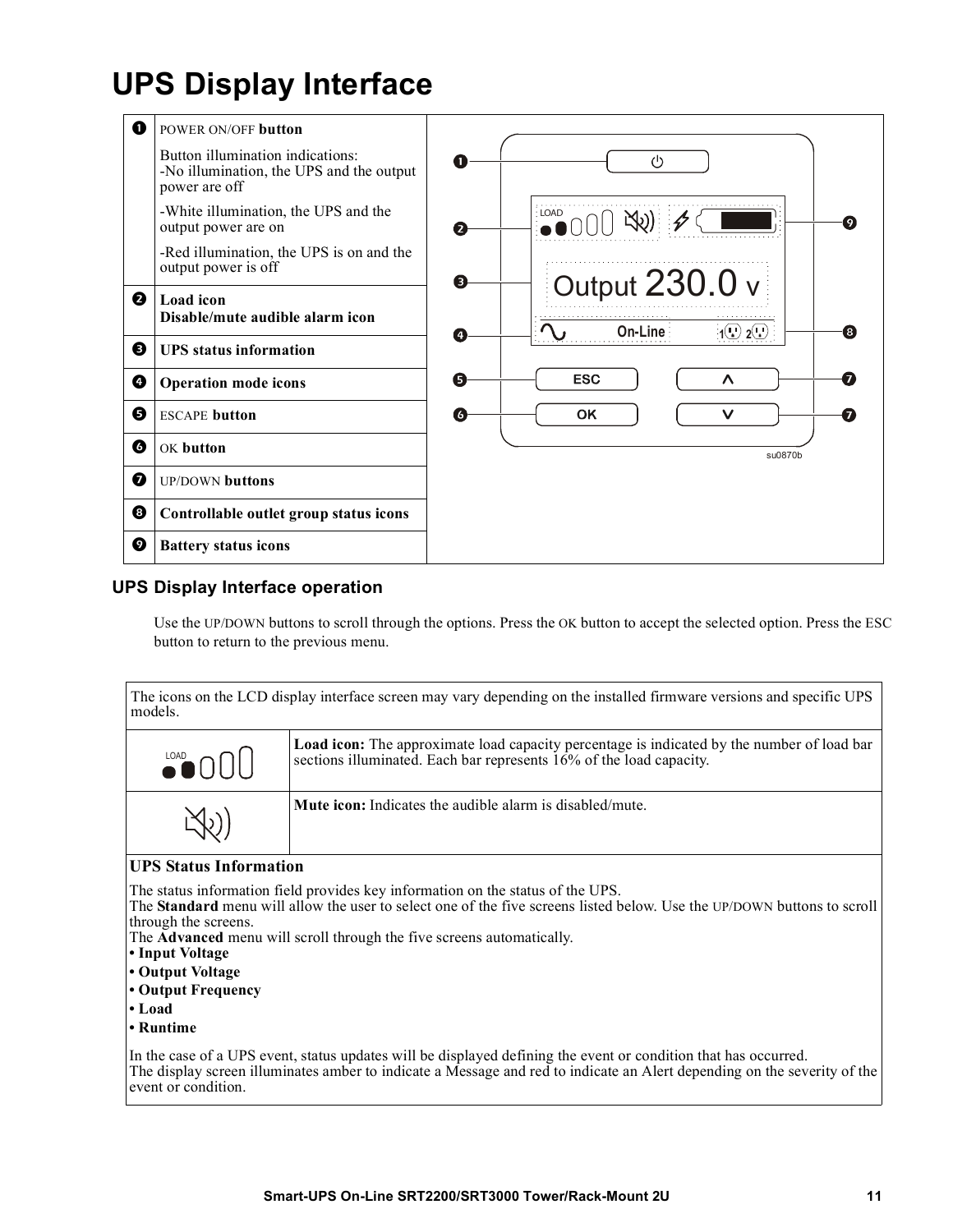| <b>Operation Mode Icons</b> |                         |                                                                                                                                                                                                                                           |  |  |
|-----------------------------|-------------------------|-------------------------------------------------------------------------------------------------------------------------------------------------------------------------------------------------------------------------------------------|--|--|
|                             |                         | <b>On-Line mode:</b> The UPS is supplying conditioned mains power to connected equipment.                                                                                                                                                 |  |  |
|                             |                         | Bypass mode: The UPS is in Bypass mode and the connected equipment will receive mains<br>power as long as the input voltage and frequency are within the configured limits.                                                               |  |  |
|                             |                         | Green mode: When in Green mode mains power is sent directly to the load.<br>In the event of a mains power outage, there will be an interruption in power to the load of up to<br>10 ms while the UPS switches to On-Line or Battery mode. |  |  |
|                             |                         | When enabling Green mode consideration should be given to devices that may be sensitive to<br>power fluctuations.                                                                                                                         |  |  |
| <b>UPS Status Icon</b>      |                         |                                                                                                                                                                                                                                           |  |  |
|                             |                         | <b>Battery mode:</b> The UPS is supplying battery power to connected equipment.                                                                                                                                                           |  |  |
|                             |                         | The UPS has detected an internal fault with the battery. Follow the instructions on the screen.                                                                                                                                           |  |  |
| X                           |                         | The UPS has detected a critical fault with the battery. The battery is at the end of its life and has<br>to be replaced.                                                                                                                  |  |  |
|                             |                         | Indicates a UPS alert that requires attention.                                                                                                                                                                                            |  |  |
|                             |                         | <b>Controllable Outlet Group Icons</b>                                                                                                                                                                                                    |  |  |
| л.                          | $\mathbf{I}$<br>$1 - 1$ | Controllable Outlet Group Power Available: The number next to the icon identifies the<br>specific outlet groups that have available power.                                                                                                |  |  |
|                             |                         | Flashing icon indicates the outlet group is turning from OFF to ON with delay.                                                                                                                                                            |  |  |
| $\mathbf{N}$                |                         | <b>Controllable Outlet Group Power Not Available:</b> The number next to the icon identifies<br>specific outlet groups that do not have available power.                                                                                  |  |  |
|                             |                         | Flashing icon indicates the outlet group is turning from ON to OFF with delay.                                                                                                                                                            |  |  |
| <b>Battery Status Icons</b> |                         |                                                                                                                                                                                                                                           |  |  |
|                             |                         | Battery Charge Status: Indicates the battery charge status.                                                                                                                                                                               |  |  |
|                             |                         | Battery Charge In Progress: Indicates the battery is charging.                                                                                                                                                                            |  |  |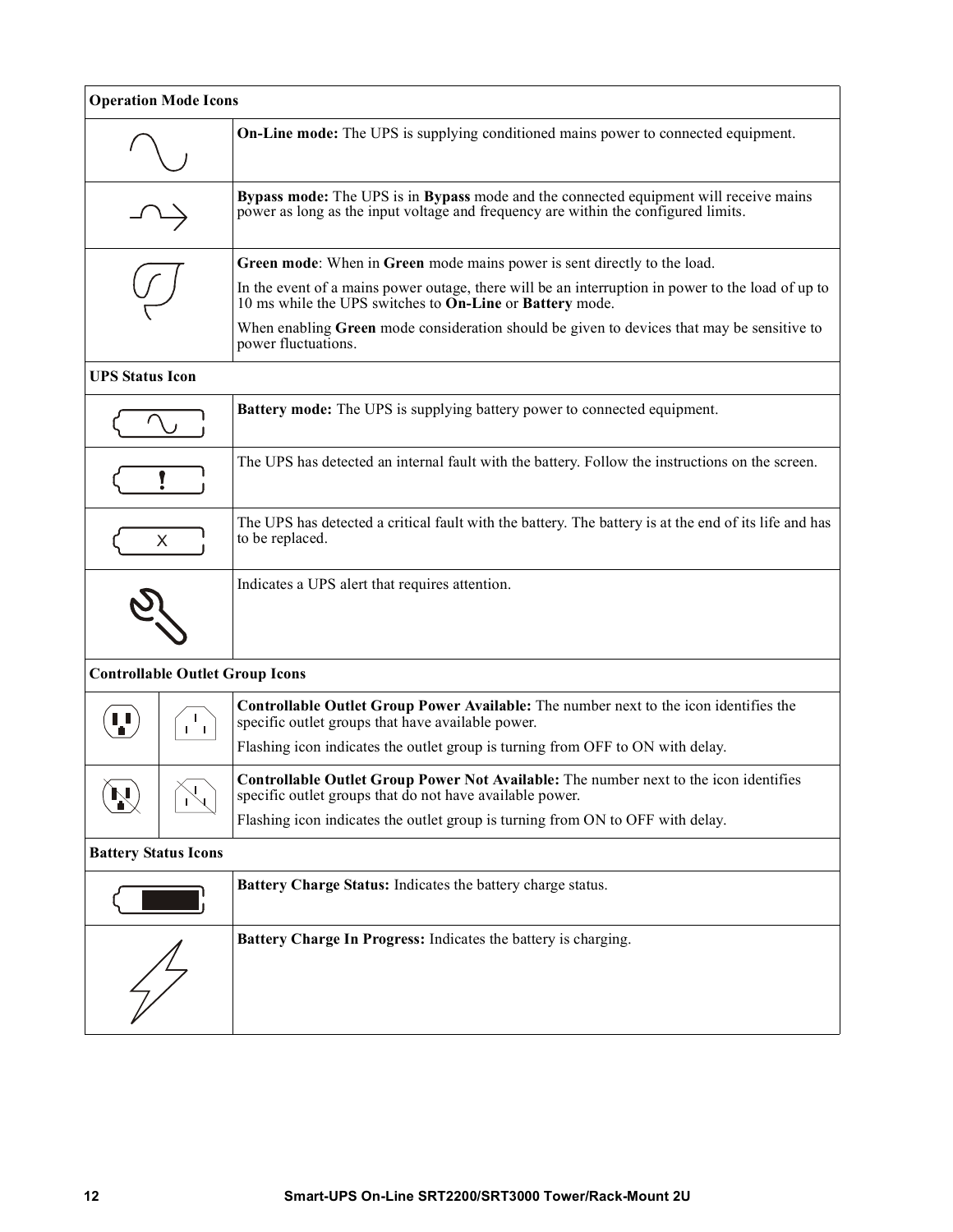### **LCD display interface angle adjustment**

The angle of the LCD display interface can be adjusted for ease in viewing the displayed messages.

- 1. Remove the front bezel.
- 2. Locate the button on the bottom of the display interface panel.
- 3. Press the button and slide the bottom of the LCD display interface screen out. An audible click will be heard when the screen reaches the maximum angle.



#### **Menu overview**

The UPS Display Interface has **Standard** and **Advanced** menu screens. The preference for **Standard** or **Advanced** menu selections is made during initial installation and can be changed at any time through the **Configuration** menu.

The **Standard** menus include the most commonly used options.

The **Advanced** menus provide additional options.

**Note:** Actual menu screens may differ by model and firmware version.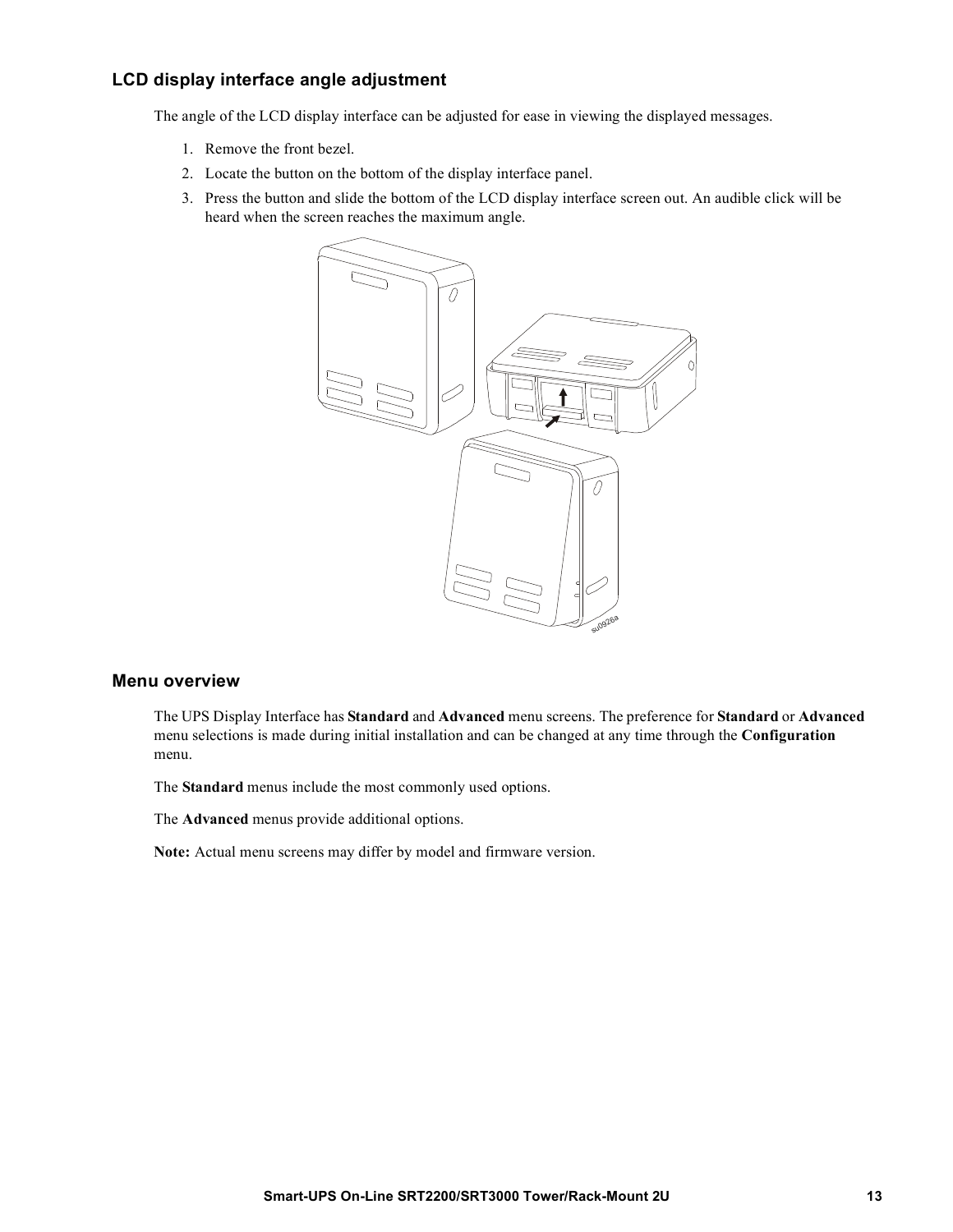## **UPS Menu Overview**





| Accessory***              |
|---------------------------|
| Smart Slot - Serial No.   |
| Smart Slot - Part No.     |
| Smart Slot - Firmware     |
| Smart Slot - MAC Address  |
| Smart Slot - IPv4 Address |
|                           |

Menus are subject to change depending on the installed firmware version

\* Available on the Advanced Menu Screens

\*\* Options displayed will vary based on UPS state.

\*\*\* Options displayed will vary based on connected accessories.

\*\*\*\* Disabled when AP9629 card is installed in the UPS.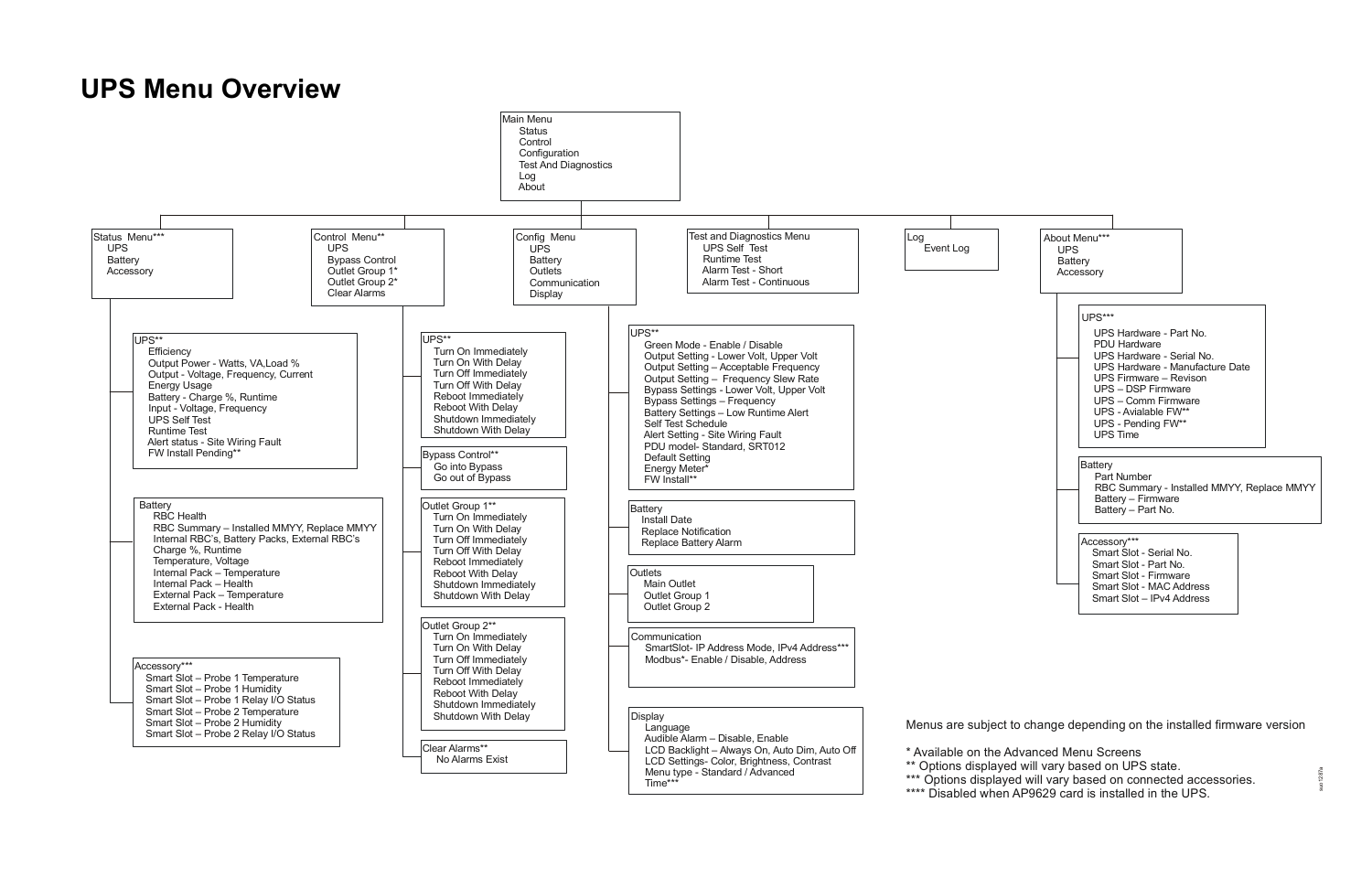# <span id="page-16-0"></span>**Configuration**

## **UPS Settings**

There are three ways to select UPS configuration options.

1. The first time the UPS is turned on the **Setup Wizard** screen will open. On each menu screen select the desired settings. Press OK after each UPS setting is selected.

**Note:** The UPS will not turn on until all of the settings have been configured.

- 2. **Main M[enu/Configuration/UPS/De](#page-16-0)fault Setting**. This screen allows the user to reset the UPS to factory default settings. Press OK after the UPS setting is selected. Refer to "Configuration" on page 14 and "UPS Menu Overview" .
- 3. Configure settings using an external interface, such as the Network Management Web interface.

### **Startup configuration**

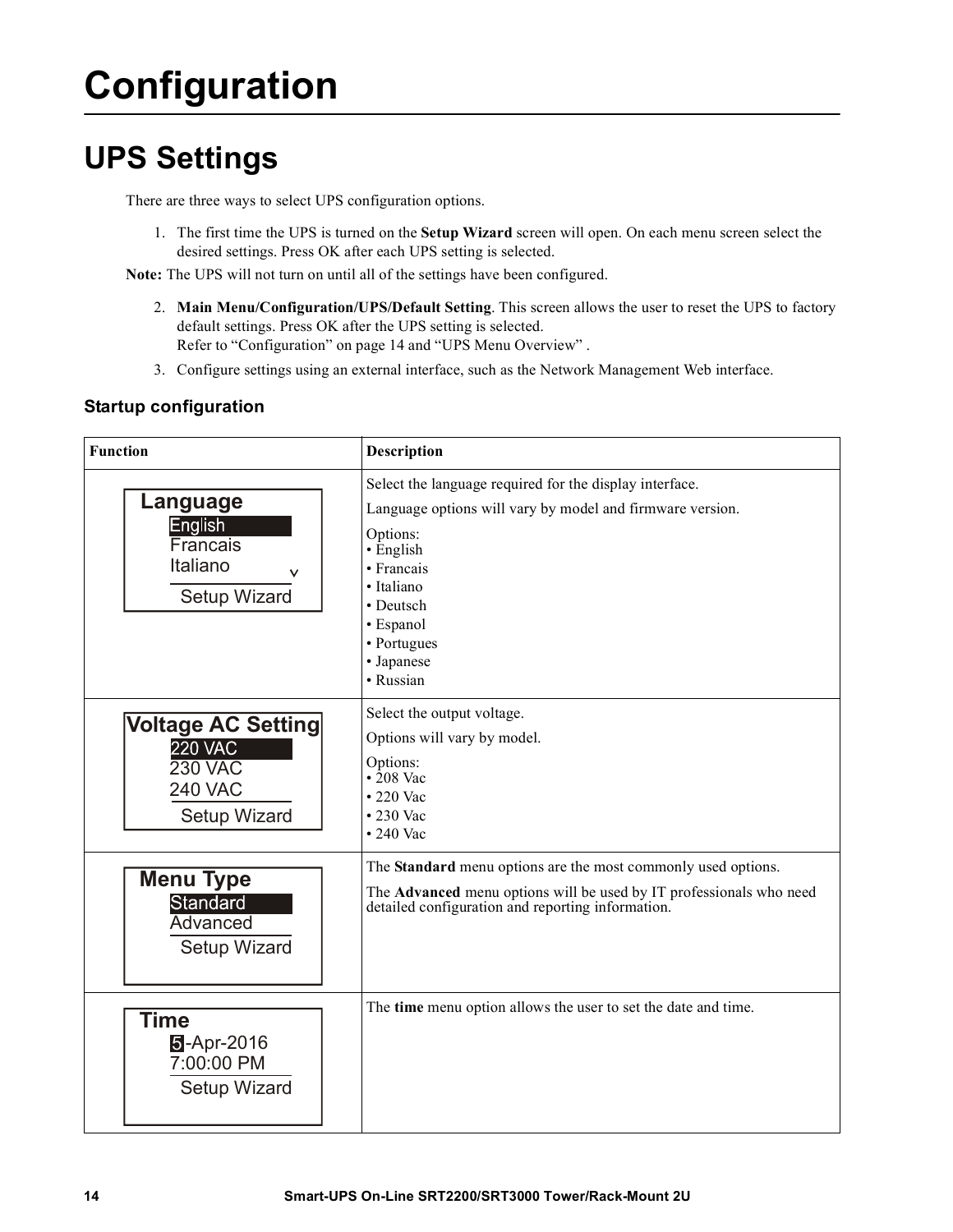### <span id="page-17-0"></span>**General settings**

Configure these settings at any time, using the display interface, or the Network Management Web Interface.

|                              | <b>Parameters</b>                                             | <b>Default Value</b>                                                                                                                                                                      | <b>Options</b>                                                                                    | <b>Description</b>                                                                                                                                            |
|------------------------------|---------------------------------------------------------------|-------------------------------------------------------------------------------------------------------------------------------------------------------------------------------------------|---------------------------------------------------------------------------------------------------|---------------------------------------------------------------------------------------------------------------------------------------------------------------|
| Config<br>Menu<br><b>UPS</b> | <b>Green Mode</b>                                             | Disabled                                                                                                                                                                                  | Disable<br>Enable                                                                                 | Disable or enable Green mode operation                                                                                                                        |
|                              | <b>AC Setting</b>                                             | <b>NA</b>                                                                                                                                                                                 | XLW models: 208 V,<br>220 V, 230 V, 240 V                                                         | Set the output voltage for the UPS. This setting can<br>only be changed when the UPS output is off.                                                           |
|                              |                                                               | (see description)                                                                                                                                                                         | XLI models: 220 V,<br>230 V, 240 V                                                                | These settings may vary depending on the UPS<br>model.                                                                                                        |
|                              |                                                               |                                                                                                                                                                                           | XLT models: 208 V,<br>240 V                                                                       | Default Value:                                                                                                                                                |
|                              |                                                               |                                                                                                                                                                                           |                                                                                                   | The value selected by the user during initial<br>startup. Reset to factory default does not<br>change the selected value.                                     |
|                              | Output<br>Lower<br>Acceptable<br>Voltage                      | 184 V for 208 V output 208 V - 169 to 184 V<br>198 V for 220 V output 220 V - 186 to 198 V<br>207 V for 230 V output 230 V - 195 to 207 V<br>216 V for 240 V output 240 V - 204 to 216 V  |                                                                                                   | If the UPS input voltage is between the lower<br>acceptable voltage and the higher acceptable<br>voltage, the UPS will operate in Green mode when<br>enabled. |
|                              | Output<br><b>Upper</b><br>Acceptable<br><b>Voltage</b>        | 220 V for 208 V output   208 V - 220 to 235 V<br>242 V for 220 V output 220 V - 242 to 253 V<br>253 V for 230 V output 230 V - 253 to 265 V<br>264 V for 240 V output 240V - 264 to 270 V |                                                                                                   | If the output voltage goes outside the acceptable<br>range the UPS will switch from Green mode to<br>On-Line mode or to Battery mode.                         |
|                              | Output<br>Frequency                                           | Auto $50/60 \pm 3$ Hz                                                                                                                                                                     | Auto $50/60 \pm 3$ Hz<br>$50 \pm 0.1$ Hz<br>$50 \pm 3.0$ Hz<br>$60 \pm 0.1$ Hz<br>$60 \pm 3.0$ Hz | Set the output frequency for the UPS.                                                                                                                         |
|                              | Output<br>Frequency<br><b>Slew Rate</b>                       | 1 Hz/Sec                                                                                                                                                                                  | 0.5 Hz/Sec<br>1 Hz/Sec<br>2 Hz/Sec<br>4 Hz/Sec                                                    | Select the rate of change for output frequency in<br>Hertz per second.                                                                                        |
|                              | <b>Bypass</b><br>Lower<br>Acceptable<br><b>Voltage</b>        | 160 V                                                                                                                                                                                     | 208 V - 160 to 184 V<br>220 V - 160 to 198 V<br>230 V - 160 to 207 V<br>240V - 160 to 216 V       | If the UPS input voltage is between the lower<br>acceptable voltage and the higher acceptable                                                                 |
|                              | <b>Bypass</b><br><b>Upper</b><br>Acceptable<br><b>Voltage</b> | 250 V for 208 V output 208 V - 220 to 250 V<br>255 V for 220 V output 220 V - 242 to 264 V<br>265 V for 230 V output 230 V - 253 to 270 V<br>270 V for 240 V output 240 V - 264 to 270 V  |                                                                                                   | voltage, the UPS can enter Bypass mode when<br>enabled.                                                                                                       |
|                              | <b>Bypass</b><br><b>Setting</b><br>Acceptable<br>Frequency    | Wider Frequency<br>$47 - 63$ Hz                                                                                                                                                           | • Wider Frequency<br>47 - 63 Hz<br>• Use Output<br><b>Frequency Setting</b>                       | The setting Wider Frequency, enables Bypass<br>mode operation for an input frequency range of<br>47-63 Hz.                                                    |
|                              | Low<br><b>Runtime</b><br><b>Alert</b>                         | 150 seconds                                                                                                                                                                               | 0 to 1800 seconds                                                                                 | The UPS will emit an audible alarm when the<br>remaining runtime has reached this threshold.                                                                  |
|                              | <b>Self Test</b><br><b>Schedule</b>                           | Startup + every $14$<br>days since last test                                                                                                                                              | • Never<br>• Startup<br>• Startup + 7 days<br>$\bullet$ Startup + 14 days                         | This is the interval at which the UPS will execute a<br><b>Self Test.</b>                                                                                     |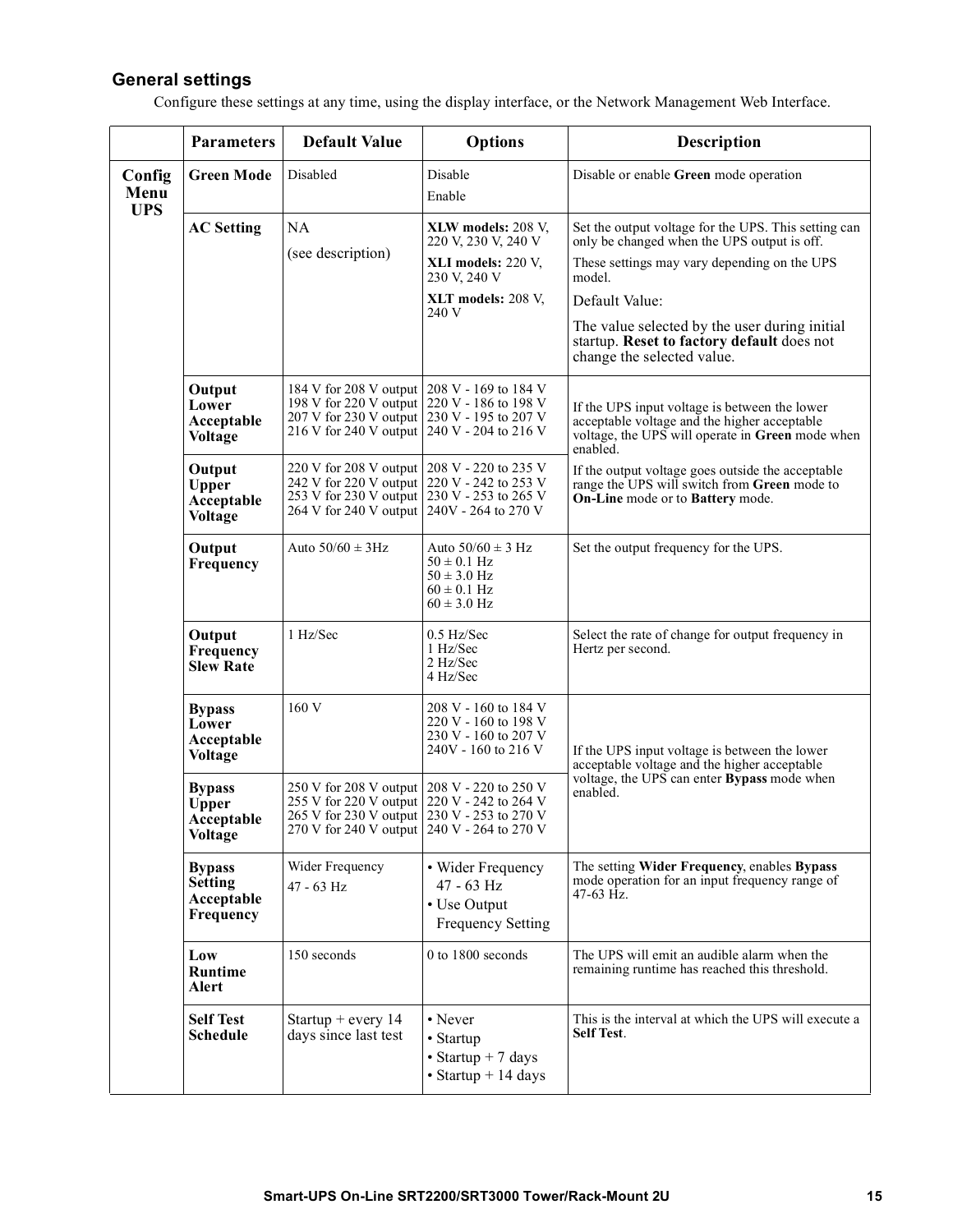|                              | <b>Parameters</b>                                                  | <b>Default Value</b>                               | <b>Options</b>                                     | <b>Description</b>                                                                                                                                                                                                                            |
|------------------------------|--------------------------------------------------------------------|----------------------------------------------------|----------------------------------------------------|-----------------------------------------------------------------------------------------------------------------------------------------------------------------------------------------------------------------------------------------------|
| Config<br>Menu<br><b>UPS</b> | <b>Site Wiring</b><br>Fault<br>(For XLI and<br>XLW models<br>only) | User Can<br>Acknowledge                            | • Disable<br>• Enable<br>• User Can<br>Acknowledge | Allows the user to configure the behavior of<br>the UPS in response to the site wiring fault<br>alert which is generated due to wrong input AC<br>mains connection with input phase and neutral<br>reversed.                                  |
|                              |                                                                    |                                                    |                                                    | <b>Disable:</b> The UPS never indicates site wiring<br>fault to the user.                                                                                                                                                                     |
|                              |                                                                    |                                                    |                                                    | Enable: UPS alerts the user about site wiring<br>fault, when detected. The alert cannot be reset<br>until the site wiring fault is corrected.                                                                                                 |
|                              |                                                                    |                                                    |                                                    | User Can Acknowledge: UPS alerts the user<br>about site wiring fault, when detected. The<br>alert is active till the user acknowledges it by<br>pressing OK.                                                                                  |
|                              | <b>PDU Model</b>                                                   | Standard                                           | SRT011 and SRT012<br>for XLT and XLW<br>models     | Select the PDU model installed in the UPS for<br>proper operation of the PDU.                                                                                                                                                                 |
|                              |                                                                    |                                                    | SRT012 for XLI<br>models                           | See the user documentation for the PDU<br>models SRT011and SRT012 for details.                                                                                                                                                                |
|                              | <b>Default</b><br><b>Setting</b>                                   | No                                                 | Yes/No                                             | Allows the user to restore the UPS factory default<br>settings.                                                                                                                                                                               |
|                              | <b>Reset Energy</b><br><b>Meter</b>                                | N <sub>0</sub>                                     | Yes/No                                             | The Energy Meter stores information on UPS output<br>energy usage.                                                                                                                                                                            |
|                              |                                                                    |                                                    |                                                    | The Reset feature allows the user to reset the<br>Energy Meter to 0 kWh.                                                                                                                                                                      |
|                              | <b>FW Install</b>                                                  | Don't Install                                      | • Don't Install<br>$\bullet$ Now<br>• Next Off     | The message shows when the output is ON and<br>the new firmware is available to install in the<br>UPS. Select the option to install firmware<br>update in the UPS.                                                                            |
|                              |                                                                    |                                                    |                                                    | Note: If Now option is selected, the connected<br>load will not be protected from input power<br>outages and other input power disturbances<br>during the duration of the FW update.                                                          |
| Config<br>Menu               |                                                                    | <b>Install Date</b>   Battery Installation<br>Date | Month-Year                                         | Enter the installation date of the RBCs.                                                                                                                                                                                                      |
| <b>Battery</b>               | Replacement<br><b>Notification</b><br>Time                         | 183 days                                           | $\cdot$ 0-360 days<br>$\cdot$ -1                   | To set the Near End of Life alarm, select the<br>number of days before the estimated battery<br>end of life.<br>When this date is reached the UPS will emit an<br>audible alarm and a message will appear on the<br>display interface screen. |
|                              |                                                                    |                                                    |                                                    | Example: Using the default value, the Near<br>End of Life alarm will occur 183 days before<br>the estimated end of life date.                                                                                                                 |
|                              |                                                                    |                                                    |                                                    | To disable the notifications select -1.                                                                                                                                                                                                       |
|                              | Replacement<br><b>Battery</b><br>Alarm Time                        | 14 days                                            | $\cdot$ 0-180 days<br>$\cdot$ -1                   | The Near End of Life audible alarm can be<br>muted.<br>Enter the number of days between the time a<br>Near End of Life alarm is acknowledged and<br>the next Near End of Life alarm occurs.                                                   |
|                              |                                                                    |                                                    |                                                    | To disable the notifications select -1.                                                                                                                                                                                                       |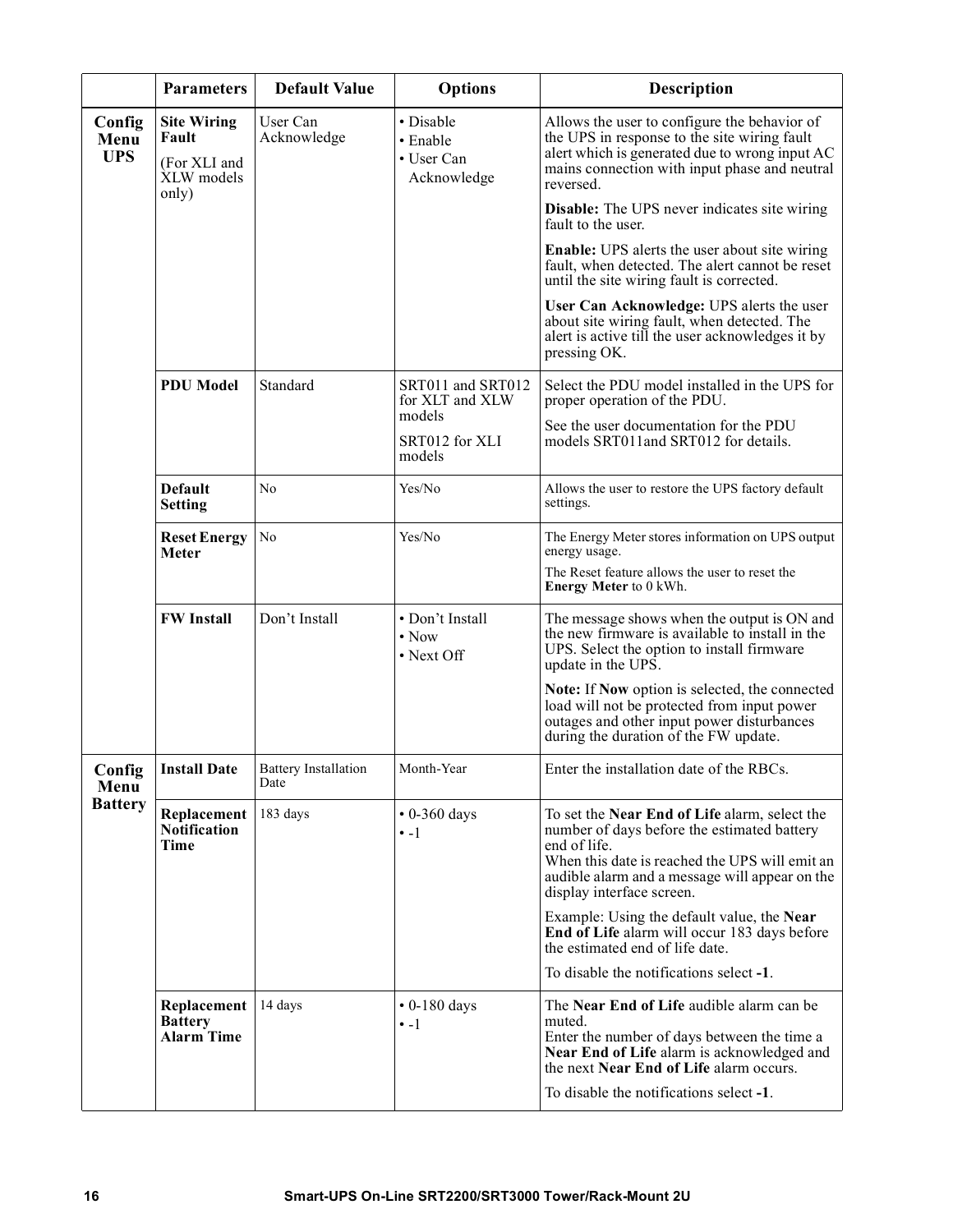|                                  | <b>Parameters</b>               | <b>Default Value</b>                                                                                                                                            | <b>Options</b>                                                                            | Description                                                                                                                                                                                                                                                          |
|----------------------------------|---------------------------------|-----------------------------------------------------------------------------------------------------------------------------------------------------------------|-------------------------------------------------------------------------------------------|----------------------------------------------------------------------------------------------------------------------------------------------------------------------------------------------------------------------------------------------------------------------|
| Config<br>Menu<br><b>Display</b> | Language                        | English                                                                                                                                                         | English<br>Francais<br>Italiano<br>Deutsch<br>Espanol<br>Portugues<br>Japanese<br>Russian | Select the language required for the display<br>interface.<br>Language options will vary by model and firmware<br>version.                                                                                                                                           |
|                                  | <b>Audible</b><br>alarm         | Enable                                                                                                                                                          | • Disable<br>• Enable                                                                     | When audible alarms are disabled, the UPS will<br>never emit an audible alarm.                                                                                                                                                                                       |
|                                  | <b>LCD</b><br><b>Back Light</b> | Auto Dim                                                                                                                                                        | Always On<br>Auto Dim<br>Auto Off                                                         | To conserve energy, the LCD back light illumination<br>dims or turns off when no events are active.<br>Full display interface illumination returns when the<br>UPS changes status as a result of an event or when<br>any button on the display interface is pressed. |
|                                  | <b>LCD</b> Setting              | <b>Optimal Values</b>                                                                                                                                           | Color<br><b>Brightness</b><br>Contrast                                                    | Adjust the brightness and contrast individually for<br>each LCD back light color.                                                                                                                                                                                    |
|                                  | <b>Menu Type</b>                | User Choice                                                                                                                                                     | Standard<br>Advanced                                                                      | The Standard menus include the most commonly<br>used options.<br>The <b>Advanced</b> menu options include all parameters.                                                                                                                                            |
|                                  | <b>Time</b>                     | UTC time<br>Universal Time<br>Coordinated (UTC) is<br>a coordinated time<br>scale, maintained by<br>the Bureau<br>International des Poids<br>et Mesures (BIPM)] | DD-MMM-YYYY<br>HH:MM:SS am/pm                                                             | For non-NC models only: Scroll through the fields<br>to set the time.<br>Note: Not applicable when AP9630/31/35 Network<br>Management Card (NMC) is connected to the UPS.                                                                                            |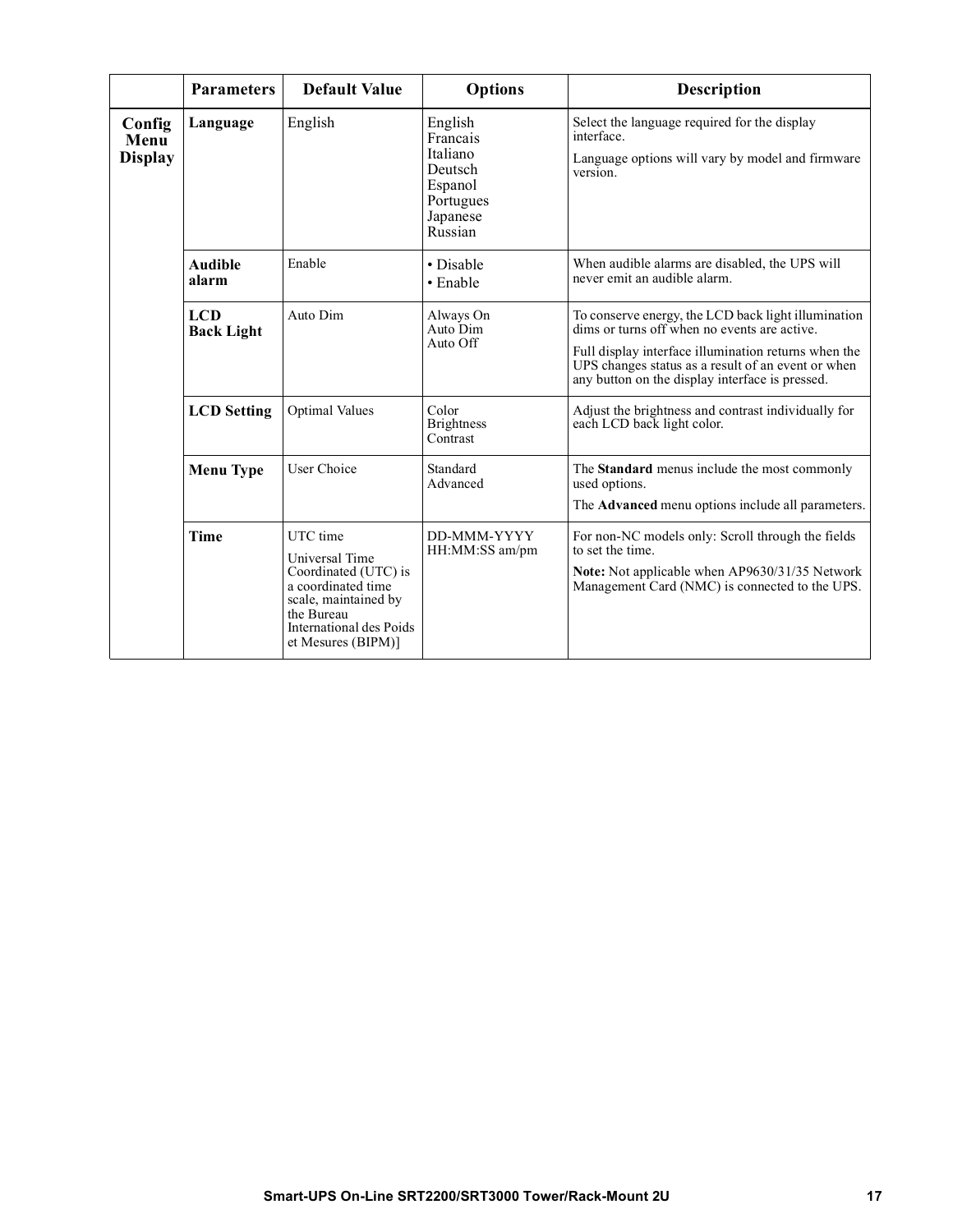|                                                                          | <b>Parameters</b>                            | <b>Default Value</b> | <b>Options</b>                 | <b>Description</b>                                                                                                                                                                                                                                                                               |
|--------------------------------------------------------------------------|----------------------------------------------|----------------------|--------------------------------|--------------------------------------------------------------------------------------------------------------------------------------------------------------------------------------------------------------------------------------------------------------------------------------------------|
| Config<br>Menu<br><b>Outlets</b>                                         | Power On<br><b>Delay</b>                     | 0 seconds            | $0-1800$ seconds               | Select the amount of time the controllable outlet<br>groups will wait between receiving the command to<br>turn on and actual startup.                                                                                                                                                            |
|                                                                          | <b>Power Off</b><br><b>Delay</b>             | 90 seconds           | $0-32767$ seconds              | Select the amount of time the controllable outlet<br>groups will wait between receiving the command to<br>shutdown and actual shutdown.                                                                                                                                                          |
|                                                                          | <b>Reboot</b><br><b>Duration</b>             | 8 seconds            | 4-300 seconds                  | Select the amount of time the controllable outlet<br>groups will remain off before the UPS will restart.                                                                                                                                                                                         |
|                                                                          | Minimum<br>Return<br><b>Runtime</b>          | $0$ seconds          | $0-32767$ seconds              | Select the amount of battery runtime that must be<br>available before the controllable outlet groups will<br>turn on using battery power, after a shutdown.                                                                                                                                      |
|                                                                          | Loadshed<br><b>Time On</b>                   | Disable              | Disable<br>Enable              | To conserve battery power the UPS can disconnect<br>power from controllable outlet groups not in use.                                                                                                                                                                                            |
|                                                                          | <b>Battery</b>                               |                      |                                | To configure the disconnect delay time for this<br>feature use the Loadshed Time On Battery setting.                                                                                                                                                                                             |
|                                                                          | Loadshed<br><b>Time On</b><br><b>Battery</b> | 5 seconds            | 5-32767 seconds                | Select the amount of time the controllable outlet<br>groups will be allowed to function on battery power<br>before shutdown.                                                                                                                                                                     |
|                                                                          | <b>Loadshed On</b><br><b>Runtime</b>         | Disable              | Disable<br>Enable              | To conserve battery power the UPS can disconnect<br>power from controllable outlet groups when the<br>Loadshed Runtime threshold is reached.                                                                                                                                                     |
|                                                                          | Loadshed<br><b>Runtime</b>                   | $0$ seconds          | $0-3600$ seconds               | When the selected runtime threshold is reached the<br>UPS will shutdown the controllable outlet groups.                                                                                                                                                                                          |
|                                                                          | Loadshed<br>Overload                         | Disable              | Disable<br>Enable              | To conserve energy in the event of an overload<br>condition greater than 105% output, the controllable<br>outlet groups will immediately turn off. The<br>controllable outlet groups will only turn on again<br>with a manual restart command once the overload<br>condition has been corrected. |
| Config<br>Menu<br><b>Network</b><br>Manage<br>(for NC<br>models<br>only) | <b>IP Address</b><br>Mode                    |                      | Manual, DHCP,<br><b>BOOTP</b>  |                                                                                                                                                                                                                                                                                                  |
|                                                                          | <b>IP Address</b>                            |                      | Program IP, Subnet,<br>Gateway | Refer to the Network Management Utility CD.                                                                                                                                                                                                                                                      |
| Config<br>Menu<br>Commu<br>nication<br><b>Modbus</b>                     | <b>Modbus</b>                                | Disable              | Disable<br>Enable              | Allows the user to enable or disable the UPS<br>Modbus functionality                                                                                                                                                                                                                             |
|                                                                          | <b>Modbus</b><br><b>Address</b>              | $\mathbf{1}$         | $1 - 223$                      | Allows the user to select the Modbus address                                                                                                                                                                                                                                                     |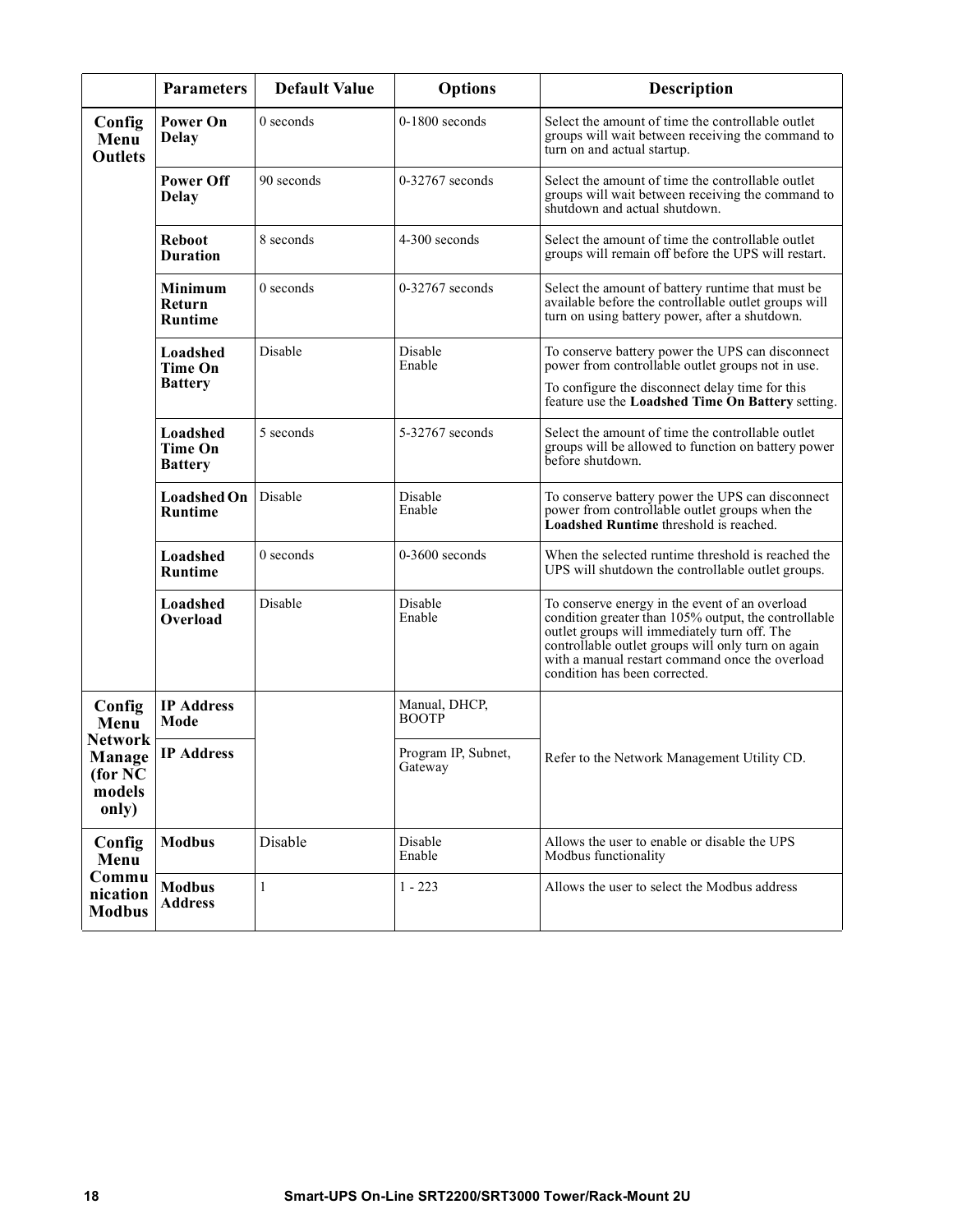# <span id="page-21-0"></span>**Controllable Outlet Groups**

### **Controllable Outlet Groups provide battery backup power to connected equipment.**

### **Overview**

The controllable outlet groups can be configured using the **Advanced** menu options. Refer to "General settings" on page 15.

The controllable outlet groups can be configured to independently **turn off, turn on, shutdown, switch to sleep** mode, and **reboot connected equipment**.

- **Turn Off:** Disconnect output power to connected equipment either immediately using the **Turn Off Immediately** feature or after a configured delay using the **Turn Off With Delay** feature. NOTE: Controllable outlet groups can be turned on only using the **Turn On** feature.
- **Turn On:** Connect output power to connected equipment either immediately using the **Turn On Immediately** feature or after a configured delay using the **Turn On With Delay** feature.
- **Shutdown:** Disconnects the power to connected equipment either immediately or after a configured delay. Equipment reconnects after a configured delay when mains power becomes available and other configured conditions are met.

Each controllable outlet group can be configured separately to allow power sequencing for equipment connected to any controllable outlet group.

• **Reboot:** Disconnect the power to connected equipment either immediately or after a configured delay. Reconnect equipment after a configured delay when either mains or battery power becomes available and other configured conditions are met.

Each controllable outlet group can be configured separately to allow power sequencing for loads connected to any controllable outlet group.

**Sleep:** This mode is a reboot with an extended duration where a outlet(s) remain turned off. Disconnect the power to connected equipment either immediately or after a configured delay. Reconnect equipment after a configured delay when either mains or battery power becomes available and other configured conditions are met.

Each controllable outlet group can be configured separately to allow power sequencing for equipment connected to any controllable outlet group.

To configure Sleep mode use an external [interface, such as the Networ](#page-16-0)k Management Web interface.

• **Automatically turn off or shutdown** when certain conditions occur, based on user configurations set using the Config Menu Outlets menus. Refer to "Configuration" on page 14

### **Connect controllable outlet groups**

- Connect critical equipment to one controllable outlet group.
- Connect peripheral equipment to the other controllable outlet groups.
	- To conserve battery runtime during a power out[age, nonessential equipment ca](#page-17-0)n be configured to shut down. Use **Loadshed Time on Battery Enable/Disable** and **Loadshed Time on Battery Setting** defined in the General Settings section. Refer to "General settings" on page 15.
	- If equipment has dependent peripherals that must restart or shut down in a specific sequence, such as an ethernet switch that must restart before a connected server can be restarted, connect the devices to different outlet groups. Each controllable outlet group can be configured independently of the other groups.
- Use the **Configuration** menus to configure how the controllable outlet groups will react in the event of a power outage.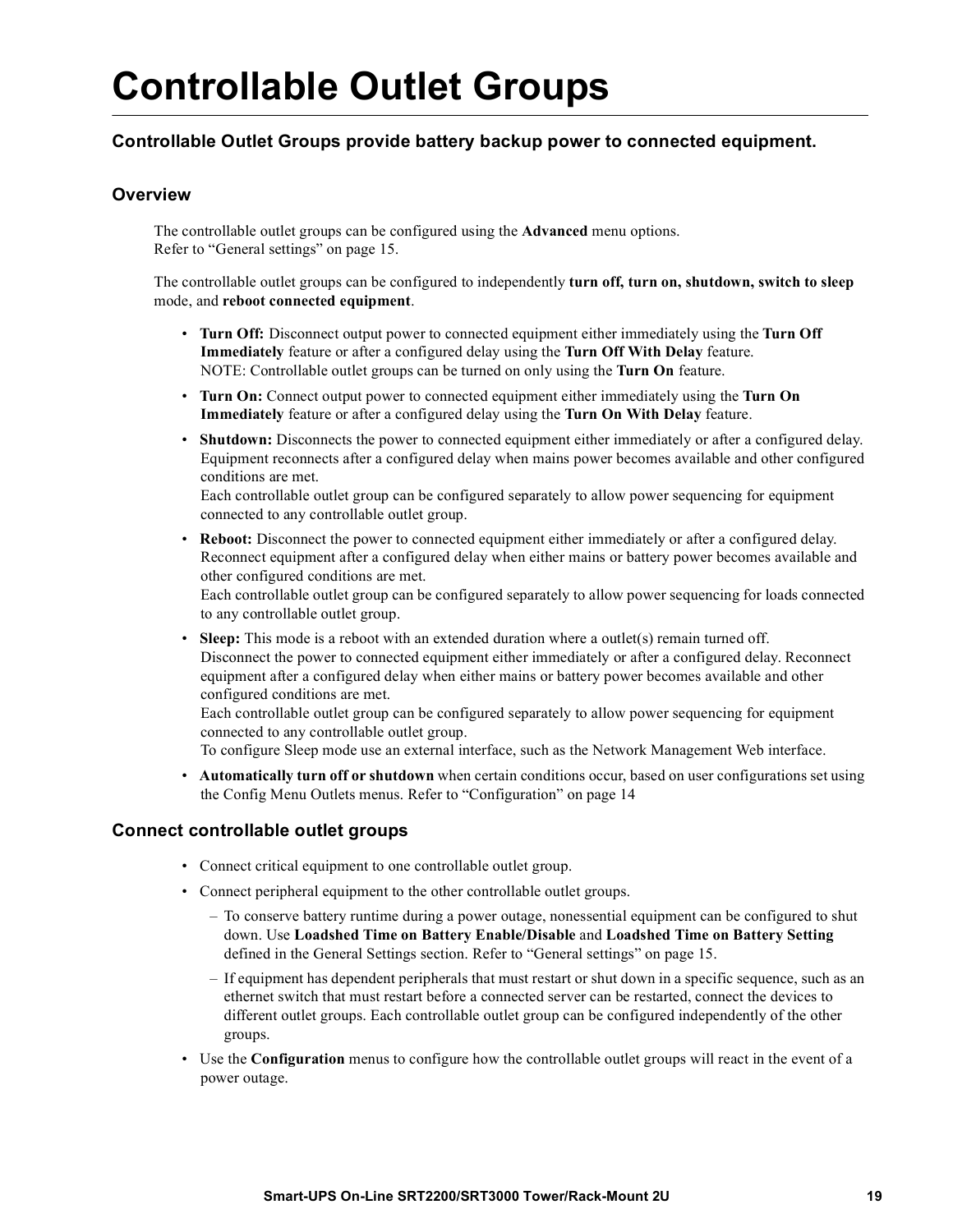# **Emergency Power Off**

### **Overview**

The Emergency Power Off (EPO) option is a feature that will immediately disconnect all connected equipment from mains power. The UPS will immediately shut down and will not switch to battery power. Connect each UPS to the EPO switch. If multiple units are to be controlled with an EPO switch, each UPS must be

connected separately to the EPO switch.

The UPS must be restarted for power to return to connected equipment. Press the ON/OFF button on the front panel of the UPS.

### **CAUTION**

#### **RISK OF ELECTRIC SHOCK**

- Adhere to all national and local electrical codes.
- Wiring must be performed by a qualified electrician.
- Always connect the UPS to a grounded outlet.

#### **Failure to follow these instructions can result in minor or moderate injury.**

#### **Normally open contacts**

- 1. If the EPO switch or relay contacts are normally open, insert the wires from the switch or contacts at pins 1 and 2 of the EPO terminal block. Use 16-28 AWG wire.
- 2. Secure the wires by tightening the screws.

If the contacts are closed, the UPS will turn OFF and power will be removed from the load.

### **Normally closed contacts**

- 1. If the EPO switch or relay contacts are normally closed, insert the wires from the switch or contacts at pins 2 and 3 of the EPO terminal block. Use 16-28 AWG wire.
- 2. Insert a wire jumper between pins 1 and 2. Secure the wires by tightening the three screws at positions 1, 2, and 3.

If the contacts are opened, the UPS will turn OFF and power will be removed from the load.

**Note:** Pin 1 is the power source for the EPO circuit, it provides a few milliampere of 24 V power.

If the normally closed (NC) EPO configuration is used, the EPO switch or relay should be rated for "dry" circuit applications, the rating should be for low voltage and low current applications. This normally implies the contacts are gold plated.

The EPO interface is a Safety Extra Low Voltage (SELV) circuit. Connect the EPO interface only to other SELV circuits. The EPO interface monitors circuits that have no determined voltage potential. SELV circuits are controlled by a switch or relay properly isolated from mains power. To avoid damage to the UPS, do not connect the EPO interface to any circuit other than a SELV circuit.

Use one of the following cable types to connect the UPS to the EPO switch.

- CL2: Class 2 cable for general use.
- CL2P: Plenum cable for use in ducts, plenums, and other spaces used for environmental air.
- CL2R: Riser cable for use in a vertical run in a floor to floor shaft.
- CLEX: Limited use cable for use in dwellings and for use in raceways.
- Installation in Canada: Use only CSA certified, type ELC, (extra low voltage control cable).
- Installation in countries other than Canada and the USA: Use standard low voltage cable in accordance with national and local regulations.



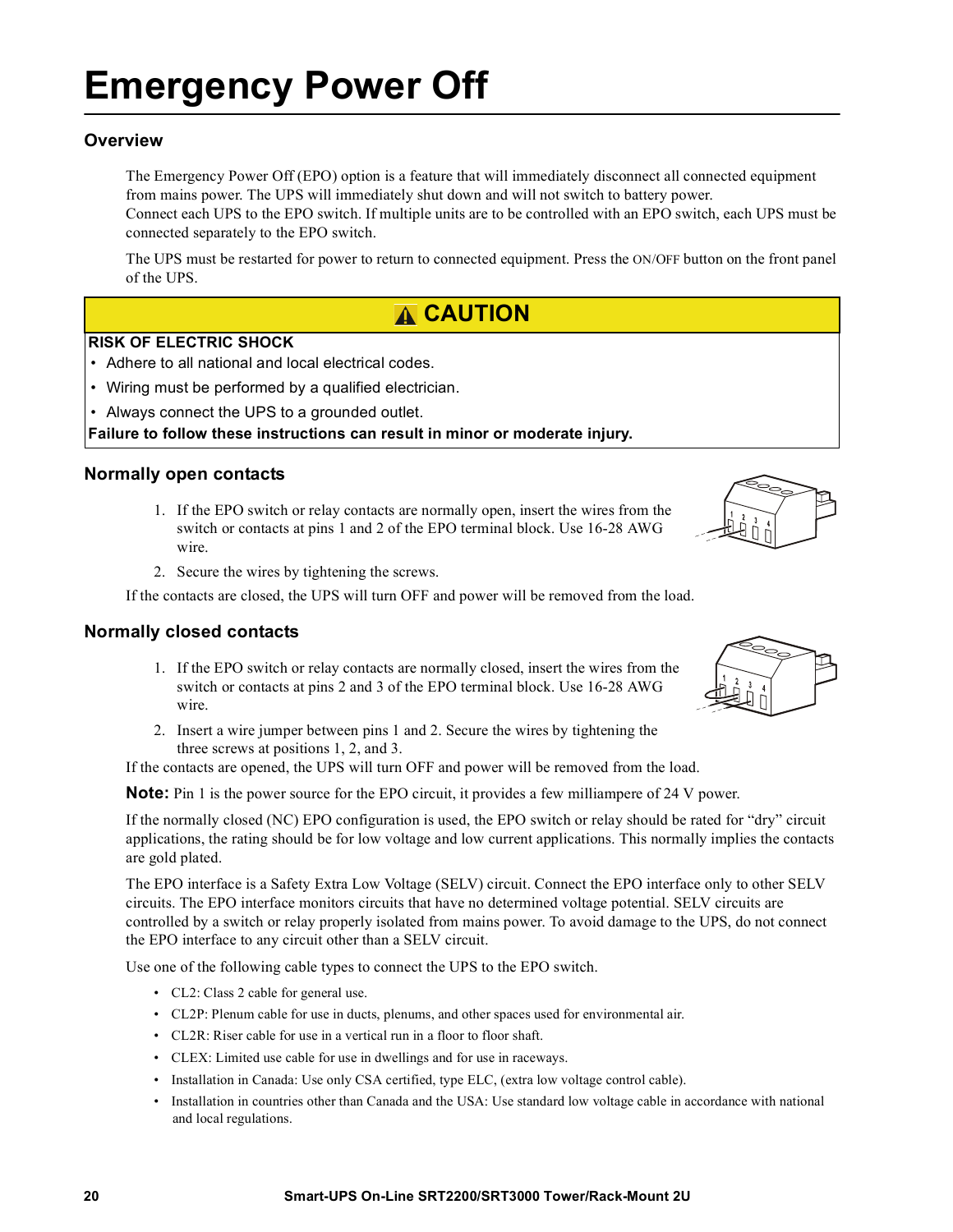## **Network Management Interface (For NC models only)**

### **Introduction**

The UPS has a network port and console port that can be used to access the Network Management Interface. Refer to the Network Management Card utility CD supplied with this product.

## **IP Address Configuration**

The default TCP/IP configuration setting DHCP, assumes that a properly configured DHCP server is available to provide TCP/IP settings to the Network Management Interface.

If the Network Management Interface obtains an IPv4 address from a DHCP server, use the display interface menus About/Accessory, to see the address.

To setup a static IPv4 address use the display interface Config menu. Set the IP address Subnet Mask and Gateway from the Config menu.

See the User's Guide on the Network Management Card Utility CD for user information about the Network Management Interface and for setup instructions.

### **Related Documents**

The Network Management Card Utility CD contains the following documentation:

- UPS Network Management Card 2 User's Guide
- Network Management Card Upgrade Utilities
- Security Handbook
- PowerNet Management Information Base (MIB) Reference Guide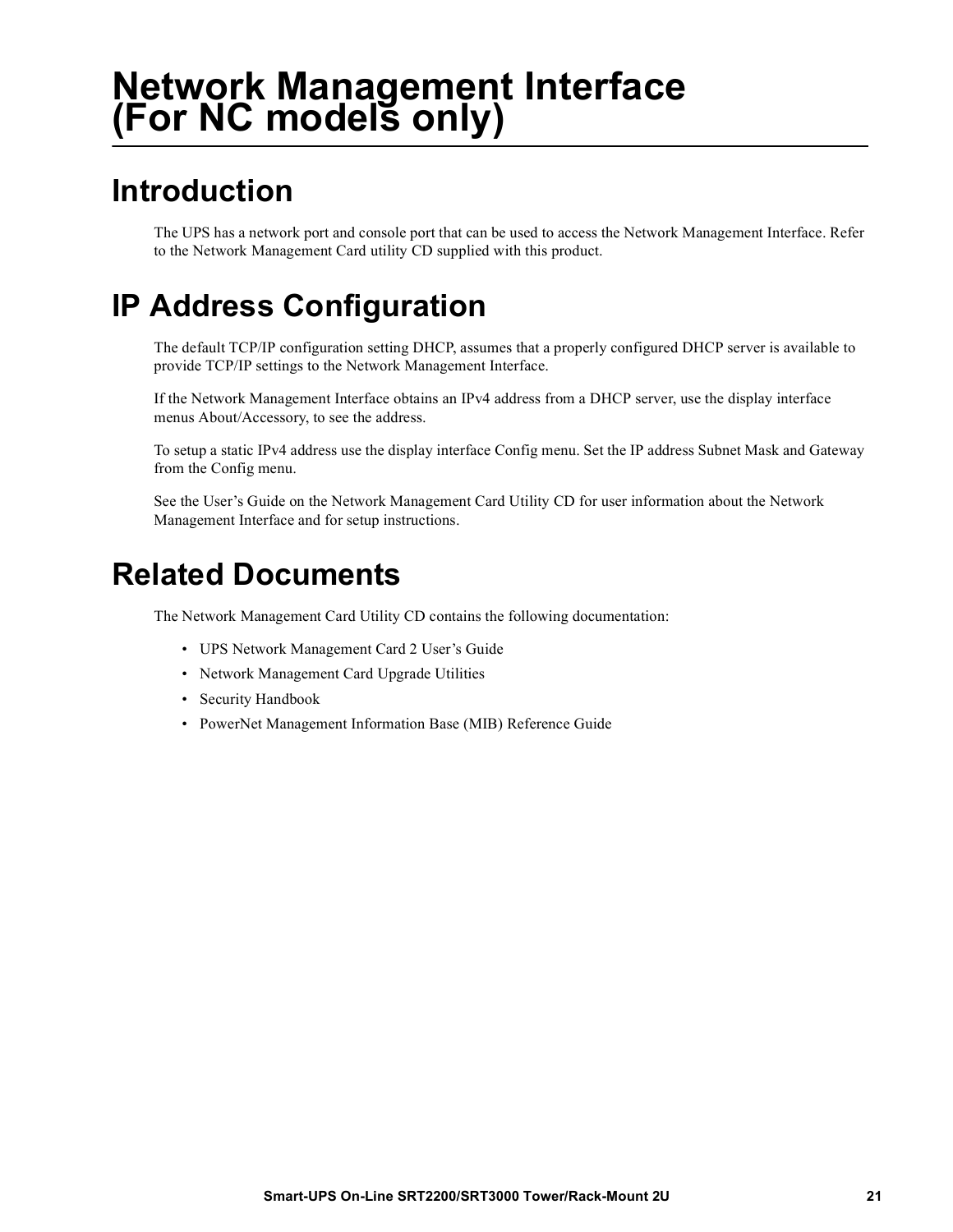# **Smart Battery Management**

### **Definitions**

- Battery Module: A string of battery cells arranged to produce a battery assembly with a connector.
- Replaceable Battery Cartridge (RBC): An APC battery cartridge consisting of one battery module. Replacement RBCs can be ordered from the APC by Schneider Electric web site, **www.apc.com**.
- Smart External Battery Pack (XLBP): An enclosure that contains RBC(s) and battery management electronics.
- User Interface (UI): Any interface by which a user can interact with the system. This may include a UPS display interface, a network management interface or PowerChute™ Network Shutdown software.

### **NOTE: Do not use a battery that is not APC approved. The system will not detect the presence of a non APC approved battery and may adversely affect the operation of the system.**

**Use of a non APC approved battery will void the manufacturer warranty.**

### **Features**

Smart Battery Management provides the following features:

- Monitors and informs the user of the health of each RBC.
- Monitors and shows on the UPS Display Interface screen, the date for the end of useful life for each RBC.
- The UPS emits an audible alarm and shows a message on the UPS Display Interface screen to indicate the estimated battery end of life. On the UPS Display Interface screen the user can set the number of days before the audible alarm is heard and the message appears on the UPS Display Interface screen.
- Automatically detects the addition or removal of XLBPs and RBCs.
- Monitors the internal temperature of each XLBP and automatically adjusts the battery charging.

### **Maintenance**

- **RBC maintenance:** The APC RBC uses sealed, maintenance-free, Valve Regulated Lead-Acid batteries and does not require maintenance.
- **Runtime Test (Calibration):** This should be performed anytime the steady state load is changed significantly, for example a new server is added to or removed from the UPS load.
- **Battery health monitoring:** The battery energy output and voltage are monitored to assess the health of the installed batteries when the UPS is operating on battery. Battery health monitoring is done during a UPS **Self Test**, a **Runtime Calibration Test**, and when the UPS is operating on battery power. The UPS can be configured to perform periodic, automatic **Self Tests**.

### **End of useful life**

- **Near end of life notification:** A message will appear on the UPS display interface screen when each RBC is approaching the end of its useful life. For configuration details refer to **Replacement Notification Time**  and **Replacement Battery Alarm Time**. The estimated replacement date for each RBC is available through the UI.
- **Needs replacement notification:** The UPS display interface screen shows when RBC replacement is required. The RBC must be replaced as soon as possible. When an RBC requires replacement, the UPS display interface may recommend that additional RBCs be replaced if they will soon reach the end of their useful life.

#### **Note: Continued operation after end of useful life notification may cause damage to the batteries.**

• **Recycling:** Remove the RBC from the XLBP. Recycle the RBC. Do not disassemble an RBC.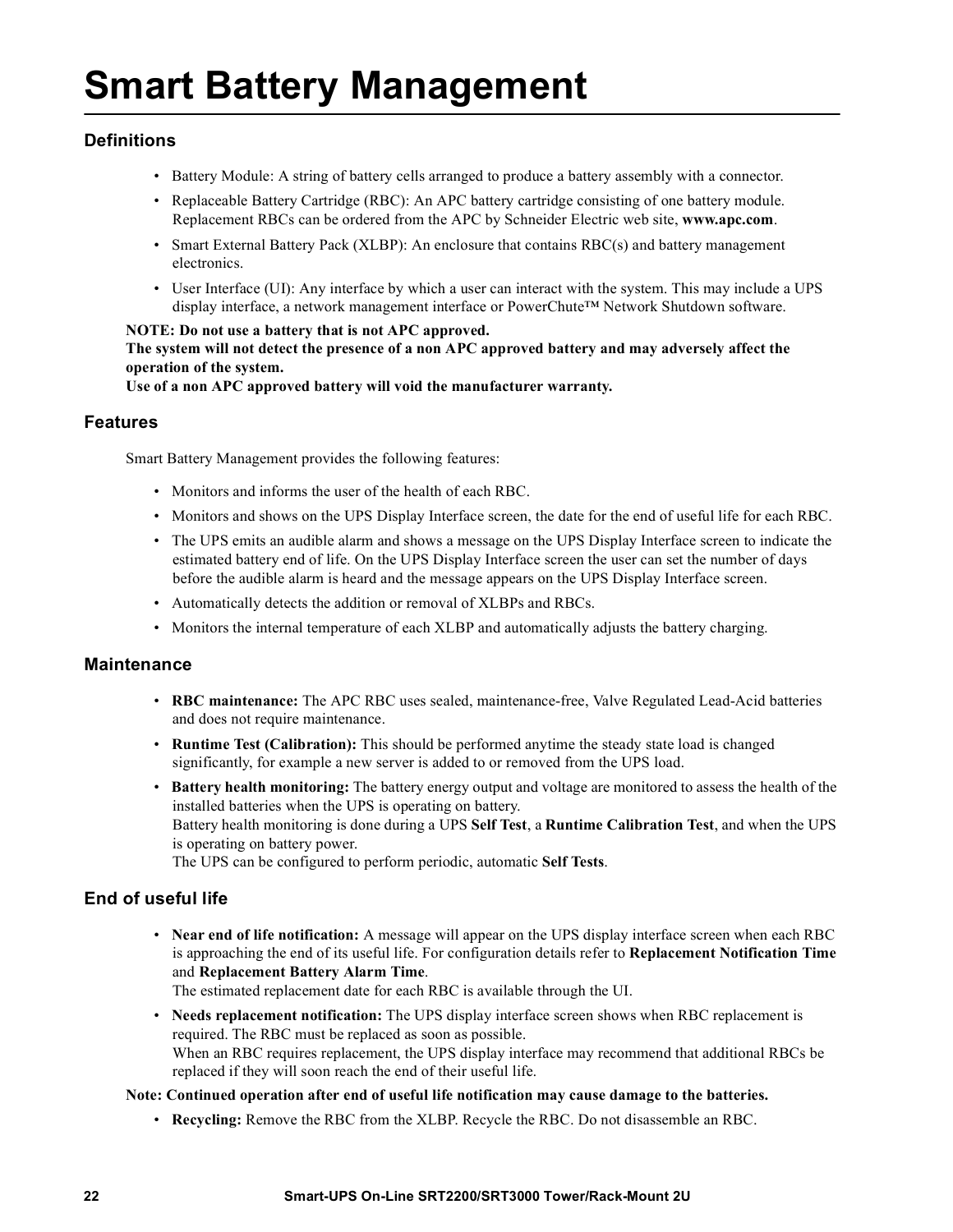### **Replace the RBC in a UPS**

#### **An RBC should only be disconnected or removed from the UPS temporarily as part of the battery replacement procedure.**

- Disconnect the connected battery module in the UPS. Slide the RBC out of the UPS.
- Slide the new RBC into the UPS and connect the battery module to the UPS.
- Securely connect the battery module. Press the battery connector into the UPS until it is firmly connected. A battery that is not properly connected will cause erratic UPS operation, abnormal alert messages and connected equipment may not receive battery power during power outages.
- After installing the RBC, the UPS display interface may prompt the user to verify the status of the replaced battery module. If the battery module is new, respond YES. If the battery module is not new, respond NO.

### **[Recommended a](#page-11-0)ctions after installing new RBC**

- Verify that the UPS is connected to input power and the output power is turned on. See "Operation" on page 10 for instructions.
- Perform a UPS **Self Test**.
- Verify on the UPS display interface that the installation dates [for the replaced RBC is set to t](#page-17-0)he current date. The installation dates can be changed manually on the UPS display interface. For configuration details refer to **Battery Install Date** in the "General settings" on page 15 of this manual.
- Allow the system to charge for 24 hours to ensure full runtime capability.

### **XLBP installation and replacement**

Refer to the External Battery Pack Installation Guide for installation and replacement instructions.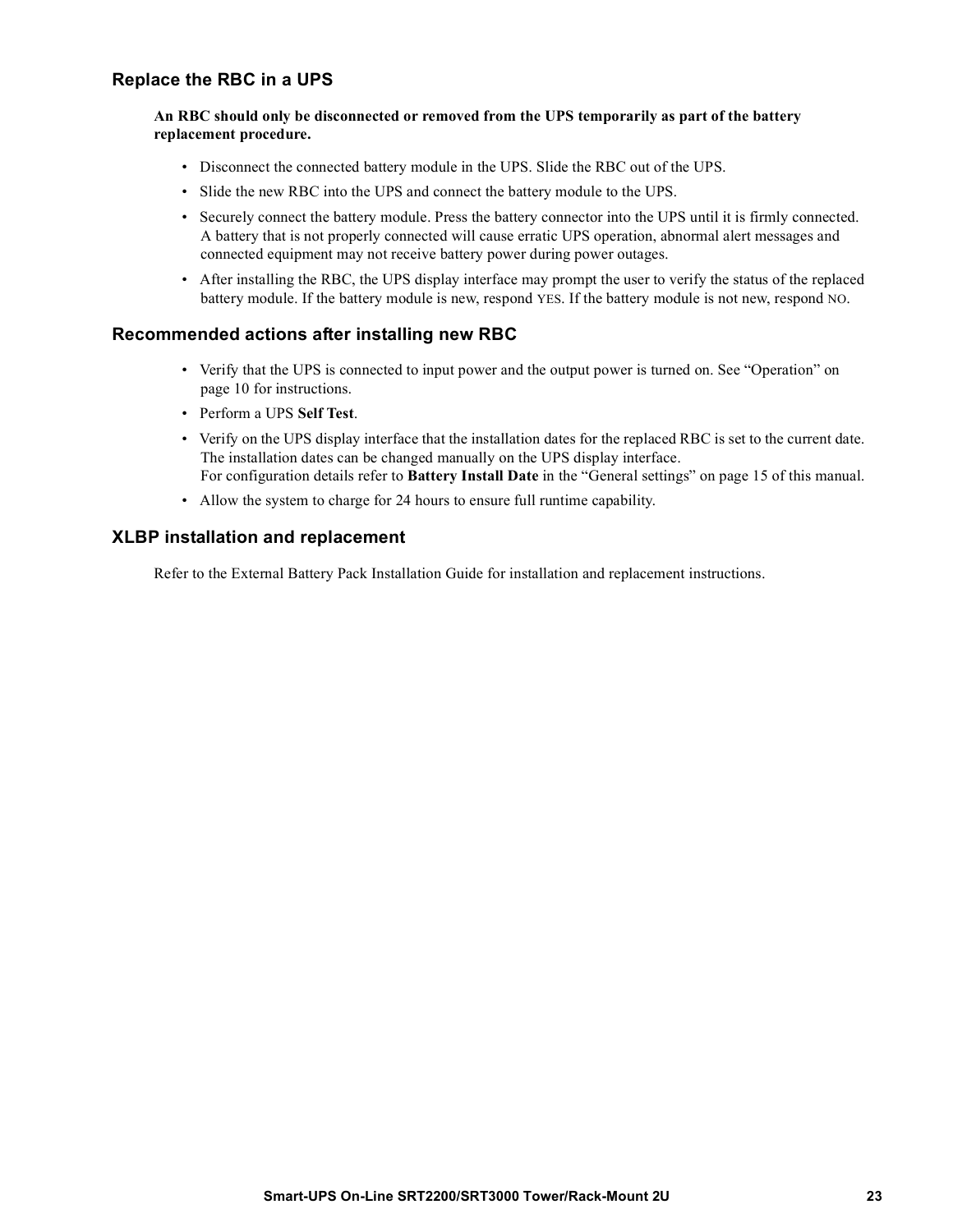## **Troubleshooting**

**Use the table below to solve minor installation and operation problems.** 

**Refer to the APC by Schneider Electric web site, www.apc.com for assistance with complex UPS problems. The UPS features firmware that can be upgraded.** 

**Go to the APC by Schneider Electric web site, www.apc.com/Support, or contact your local Customer Care Center for more information.**

| <b>Problem and Possible Cause</b>                                                                           | <b>Solution</b>                                                                                                                                                                                                                                                                                                         |  |  |  |
|-------------------------------------------------------------------------------------------------------------|-------------------------------------------------------------------------------------------------------------------------------------------------------------------------------------------------------------------------------------------------------------------------------------------------------------------------|--|--|--|
| UPS is not turning on or there is no output                                                                 |                                                                                                                                                                                                                                                                                                                         |  |  |  |
| The UPS is not connected to mains<br>power.                                                                 | Be sure the power cable is securely connected to the mains power supply.                                                                                                                                                                                                                                                |  |  |  |
| The UPS display interface screen shows<br>very low or no mains power.                                       | Check the mains power supply to verify acceptable power quality.                                                                                                                                                                                                                                                        |  |  |  |
| There is an internal UPS alert or<br>message.                                                               | The UPS Display Interface screen will show a message to identify the alert or<br>message and corrective action.                                                                                                                                                                                                         |  |  |  |
| UPS emits an audible alarm                                                                                  |                                                                                                                                                                                                                                                                                                                         |  |  |  |
| Normal UPS operation when running on<br>battery power.                                                      | The UPS is operating on battery power.<br>Refer to the status of the UPS as shown on the UPS Display Interface screen.<br>Press any key to mute all audible alarms.                                                                                                                                                     |  |  |  |
| The UPS emits an audible alarm and has<br>a red or amber back light on the UPS<br>Display Interface screen. | The UPS has detected a fault.<br>Refer to the display interface screen for information.                                                                                                                                                                                                                                 |  |  |  |
| UPS does not provide expected backup time                                                                   |                                                                                                                                                                                                                                                                                                                         |  |  |  |
| The UPS batteries are weak due to a<br>recent power outage or they are near the<br>end of service life.     | Charge the batteries. Batteries require recharging after extended outages and<br>wear out faster when put into service often or when operated at elevated<br>temperatures. If the batteries are near the end of service life, consider<br>replacing the batteries even if the Replace Battery message is not displayed. |  |  |  |
| The UPS is experiencing an overload<br>condition.                                                           | The connected equipment exceeds the specified maximum load. Refer to the<br>APC by Schneider Electric web site, www.apc.com for product<br>specifications.<br>The UPS will emit a sustained audible alarm until the overload condition is                                                                               |  |  |  |
|                                                                                                             | corrected.<br>Disconnect nonessential equipment from the UPS to correct the overload<br>condition.                                                                                                                                                                                                                      |  |  |  |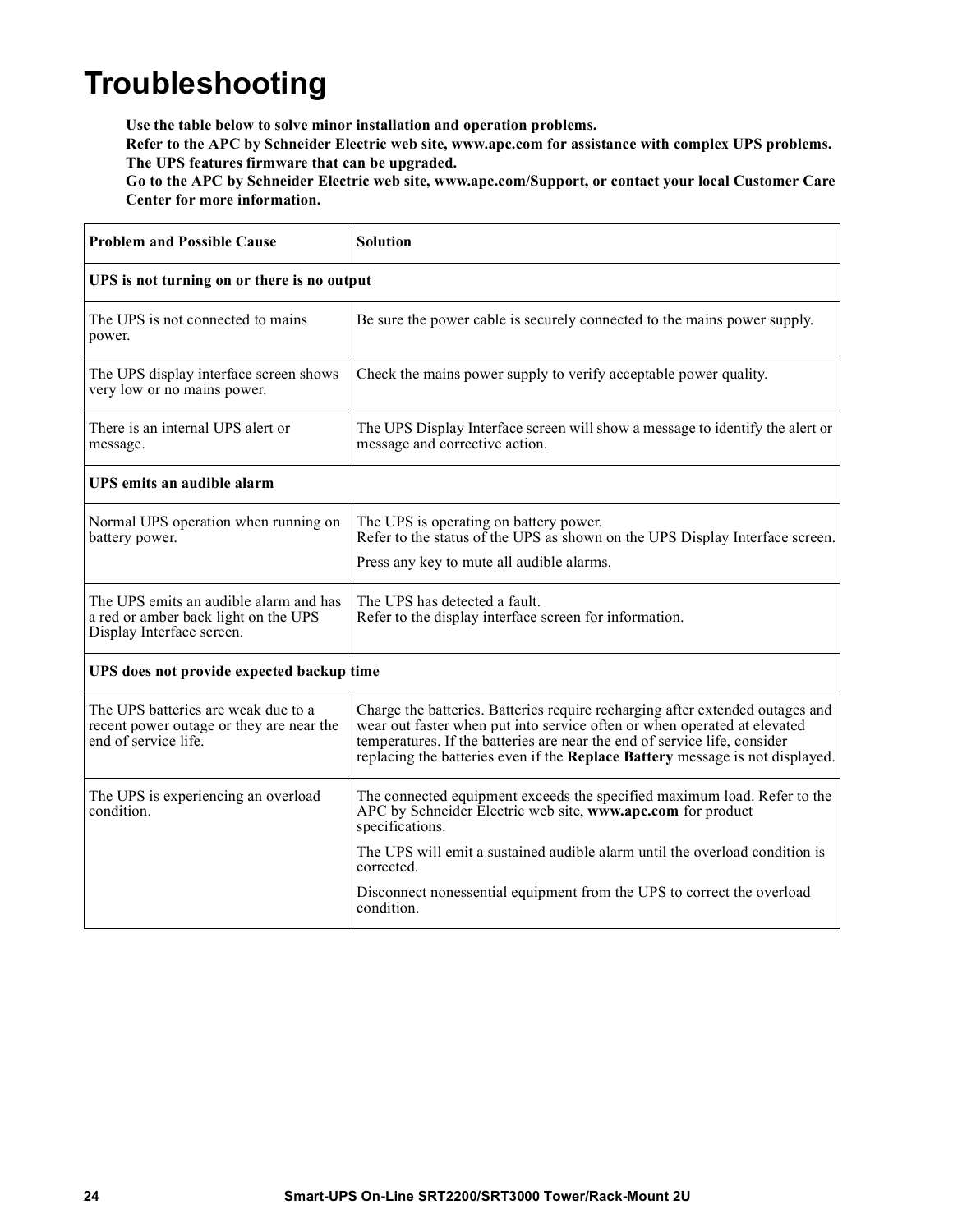| <b>Problem and Possible Cause</b>                                                                | <b>Solution</b>                                                                                                                                                   |  |  |  |
|--------------------------------------------------------------------------------------------------|-------------------------------------------------------------------------------------------------------------------------------------------------------------------|--|--|--|
| UPS operates on battery power while connected to mains power                                     |                                                                                                                                                                   |  |  |  |
| The input circuit breaker has tripped.                                                           | Reduce the load on the UPS. Disconnect nonessential equipment and reset<br>the circuit breaker. Check the circuit breaker rating for the connected<br>equipment.  |  |  |  |
| There is very high, very low, or distorted<br>input line voltage.                                | Navigate to the UPS Display Interface screen that shows input voltage.<br>Verify that the input voltage is within specified operating limits.                     |  |  |  |
|                                                                                                  | If no input voltage is indicated on the UPS Display Interface screen, contact<br>Customer Support through the APC by Schneider Electric web site,<br>www.apc.com. |  |  |  |
| The UPS Display Interface screen shows<br>the message Waiting for Minimum<br>Runtime.            | The UPS has been configured to operate for a specified period of runtime.<br>The setting can be changed through the Config/UPS menus.                             |  |  |  |
| UPS Display Interface Status screen shows Overload and the UPS emits a sustained audible alarm   |                                                                                                                                                                   |  |  |  |
| The UPS is experiencing an overload                                                              | The connected equipment exceeds the maximum load rating for the UPS.                                                                                              |  |  |  |
| condition.                                                                                       | The UPS will emit a sustained audible alarm until the overload condition is<br>corrected.                                                                         |  |  |  |
|                                                                                                  | Disconnect nonessential equipment from the UPS to correct the overload<br>condition.                                                                              |  |  |  |
| UPS Display Interface Status screen shows UPS is operating in Bypass mode                        |                                                                                                                                                                   |  |  |  |
| The UPS received a command to operate<br>in Bypass mode                                          | No action is required.                                                                                                                                            |  |  |  |
| The UPS has automatically switched to<br>Bypass mode due to an internal UPS<br>alert or message. | The UPS Display Interface screen will show a message to identify the alert or<br>detected error and corrective action.                                            |  |  |  |
| UPS Display Interface is red or amber and shows an alert or message                              |                                                                                                                                                                   |  |  |  |
| The UPS emits a sustained audible alarm                                                          |                                                                                                                                                                   |  |  |  |
| The UPS has detected a problem during<br>normal operation.                                       | Follow the instructions on the UPS Display Interface screen.<br>Press any key to mute all audible alarms.                                                         |  |  |  |
| The UPS Display Interface screen shows                                                           | Be sure the battery cables are securely connected.                                                                                                                |  |  |  |
| the message Disconnected Battery.                                                                | Perform a UPS Self Test to be sure the UPS detects all connected batteries.                                                                                       |  |  |  |
|                                                                                                  | To perform a UPS Self Test use the UPS Display Interface menu option Test<br>and Diagnostics.                                                                     |  |  |  |
| The UPS Display Interface screen shows<br>the message Replace Battery.                           | Replace all of the batteries. Contact APC by Schneider Electric customer<br>support.                                                                              |  |  |  |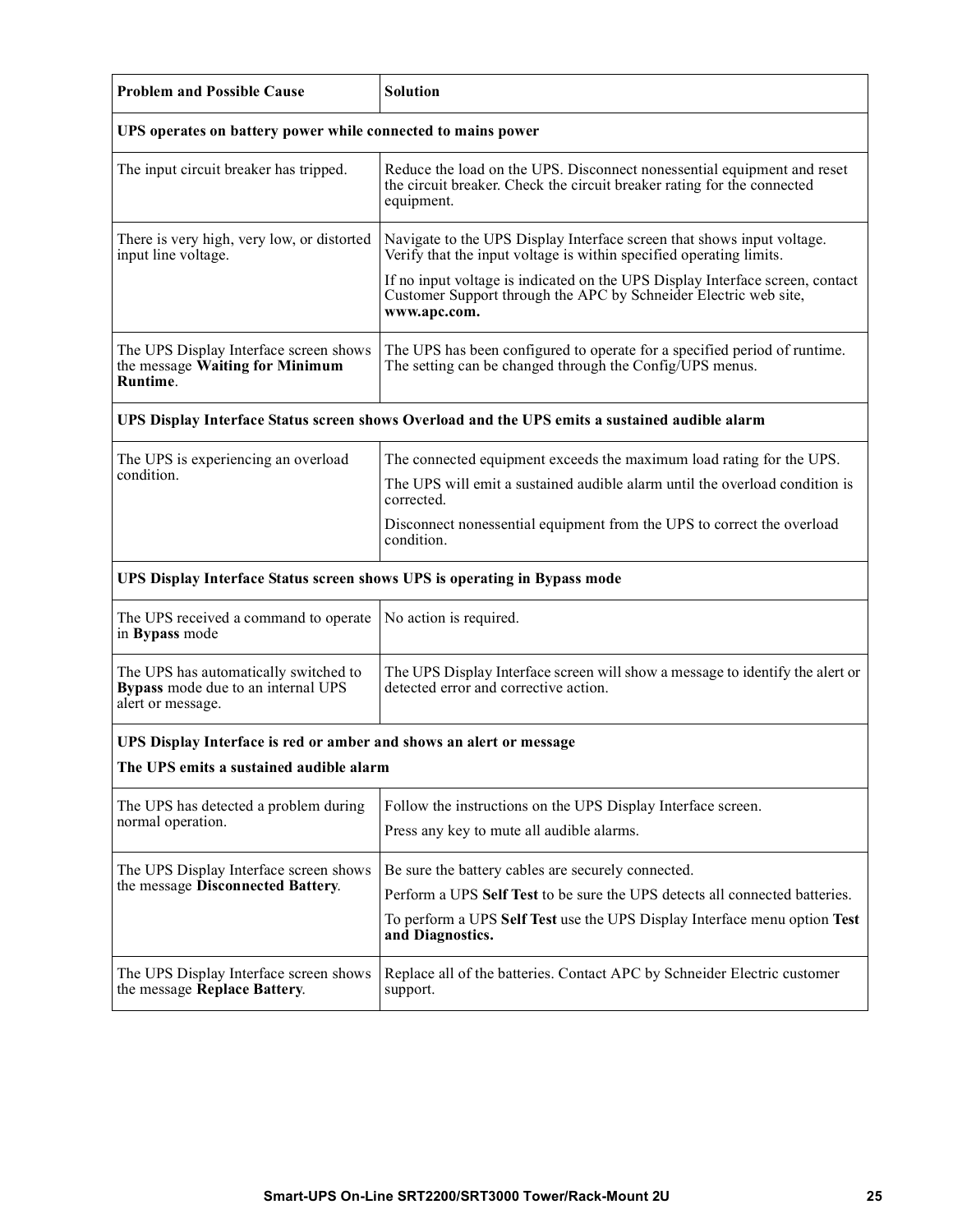| <b>Problem and Possible Cause</b>                                                                                                                                                                                                                     | <b>Solution</b>                                                                                                                                         |  |  |  |  |
|-------------------------------------------------------------------------------------------------------------------------------------------------------------------------------------------------------------------------------------------------------|---------------------------------------------------------------------------------------------------------------------------------------------------------|--|--|--|--|
| The UPS display turns red or amber, displays an alert message, and emits a sustained audible alarm.<br>Red illumination indicates a UPS alarm that requires immediate attention.<br>Amber illumination indicates a UPS alarm that requires attention. |                                                                                                                                                         |  |  |  |  |
| There is an internal UPS alert or<br>message<br>1/1<br><b>Error P.08</b><br><b>Contact Customer Support</b><br><b>Output Off</b><br>$\mathbb{N}$ 2 $\mathbb{N}$                                                                                       | Do not attempt to use the UPS. Turn the UPS off and have it serviced<br>immediately.                                                                    |  |  |  |  |
| The UPS is experiencing an overload<br>condition.<br>1/1<br><b>Output Overload</b><br><b>Bypass</b><br>$\overline{1^{(1)}}$ $\overline{2^{(1)}}$                                                                                                      | Reduce the load on the UPS. Disconnect nonessential equipment.                                                                                          |  |  |  |  |
| The UPS has detected a Site Wiring<br>Fault.<br>1/1<br>≡}<br><b>Site Wiring Fault</b><br><b>Press OK to Clear Alarm</b><br><b>Online Green</b><br>Ø<br>$\left(\mathbf{U}\right)\mathbf{2}(\mathbf{U})$                                                | Correct the building site wiring fault or ignore this message. See Config<br>Menu UPS in "General settings" on page 15.                                 |  |  |  |  |
| The Replace Battery alert is displayed                                                                                                                                                                                                                |                                                                                                                                                         |  |  |  |  |
| The battery has a weak charge.                                                                                                                                                                                                                        | Allow the battery to recharge for at least four hours. Then, perform a<br>UPS Self Test. If the problem persists after recharging, replace the battery. |  |  |  |  |
| The replacement battery is not properly<br>connected.                                                                                                                                                                                                 | Be sure the battery cable is securely connected.                                                                                                        |  |  |  |  |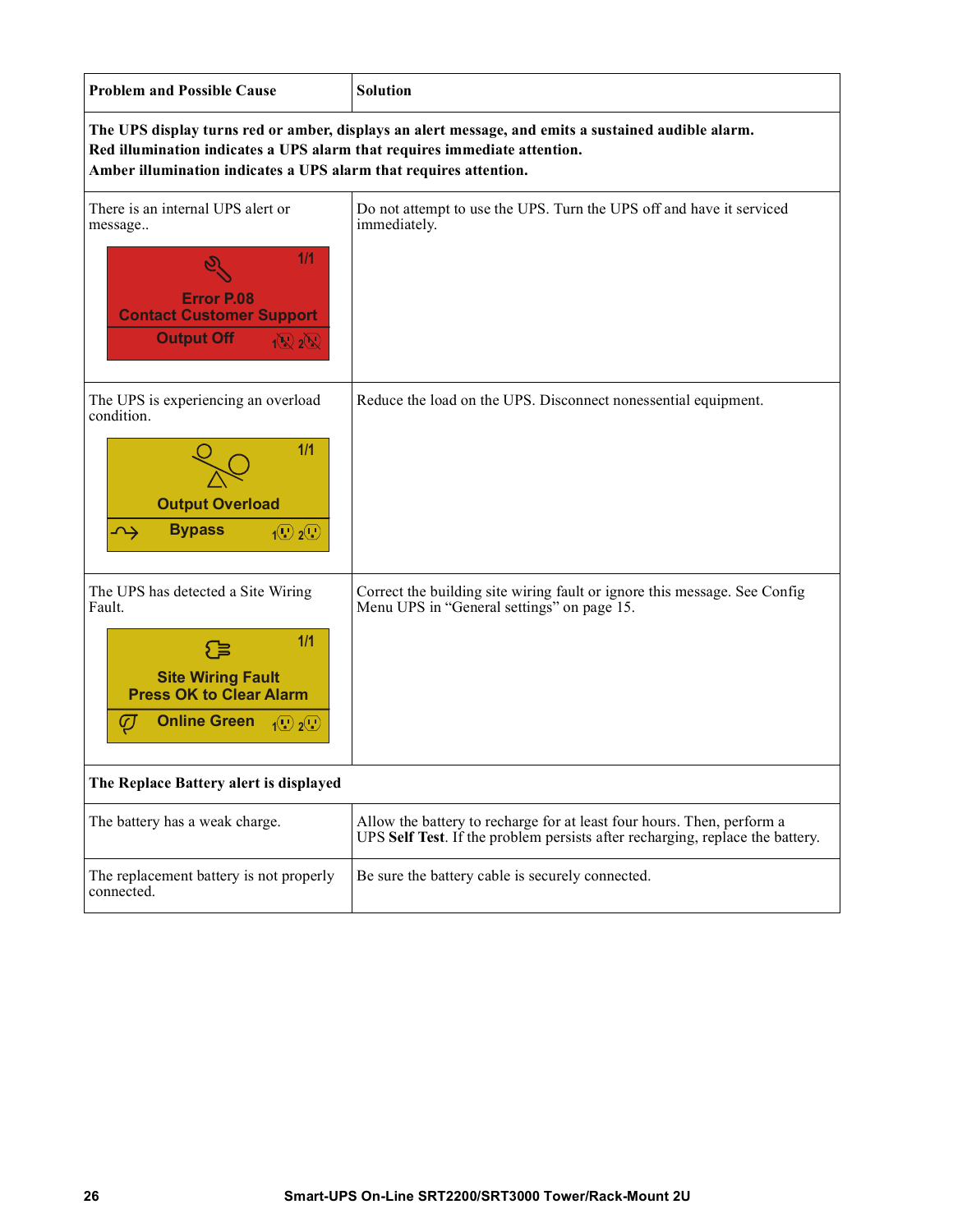# **Transport**

- 1. Shut down and disconnect all connected equipment.
- 2. Disconnect the unit from mains power.
- 3. Disconnect all internal and external batteries (if applicable).
- 4. Follow the shipping instructions outlined in the *Service* section of this manual.

# **Service**

If the unit requires service, do not return it to the dealer. Follow these steps:

- 1. Review the *Troubleshooting* section of the manual to eliminate common problems.
- 2. If the problem persists, contact APC by Schneider Electric Customer Support through the APC by Schneider Electric web site, **www.apc.com**.
	- a. Note the model number and serial number and the date of purchase. The model and serial numbers are located on the rear panel of the unit and are available through the LCD display on select models.
	- b. Call Customer Support. A technician will attempt to solve the problem over the phone. If this is not possible, the technician will issue a Returned Material Authorization Number (RMA#).
	- c. If the unit is under warranty, the repairs are free.
	- d. Service procedures and returns may vary internationally. For country specific instructions refer to the APC by Schneider Electric web site, **www.apc.com**.
- 3. Pack the unit properly to avoid damage in transit. Never use foam beads for packaging. Damage sustained in transit is not covered under warranty. **Note: Before shipping, always disconnect battery modules in a UPS or external battery pack.**  The disconnected internal batteries may remain inside the UPS or external battery pack.
- 4. Write the RMA# provided by Customer Support on the outside of the package.
- 5. Return the unit by insured, prepaid carrier to the address provided by Customer Support.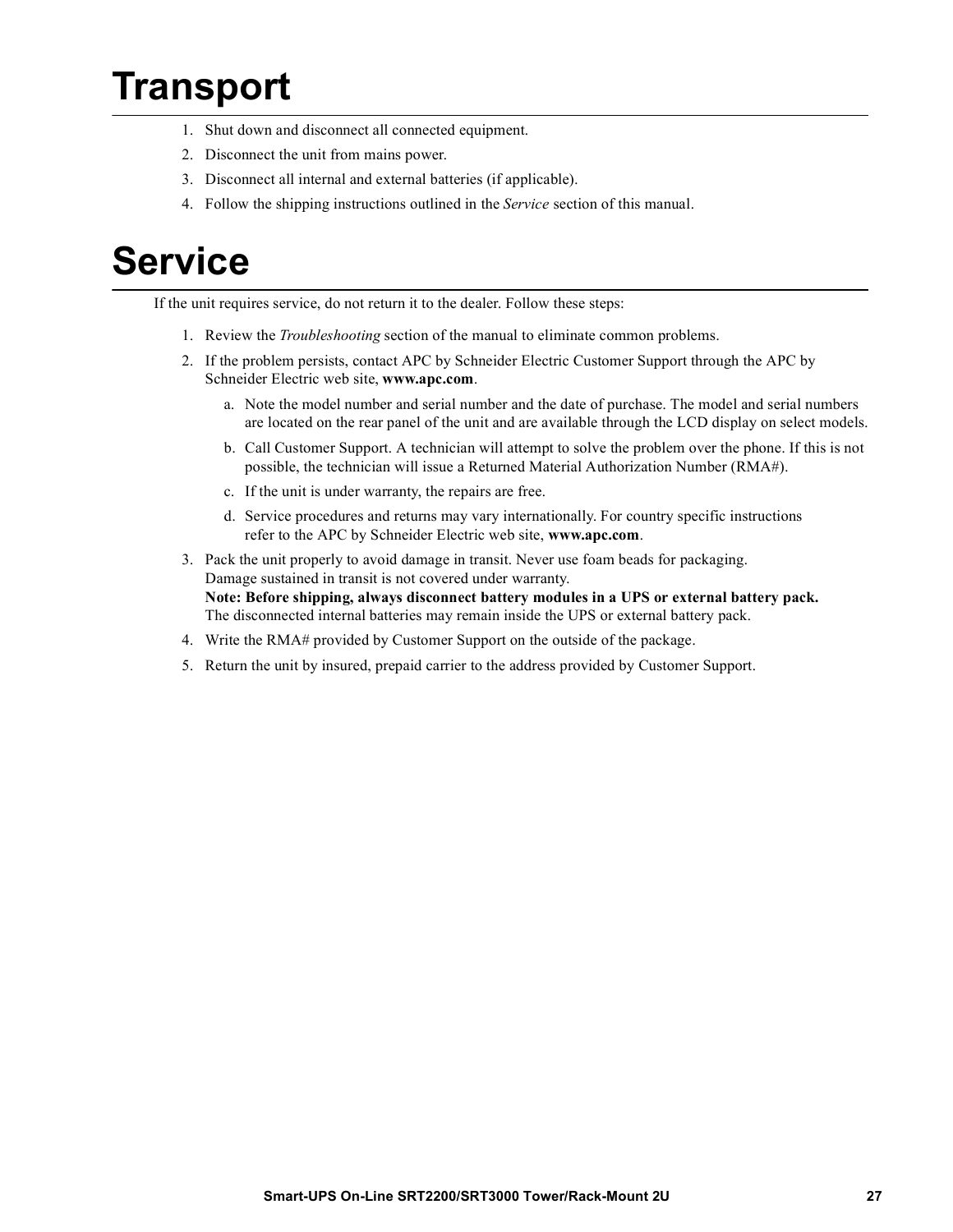# **Limited Factory Warranty**

Schneider Electric IT Corporation (SEIT), warrants its products to be free from defects in materials and workmanship for a period of three (3) years excluding the batteries, which are warranted for two (2) years from the date of purchase. The SEIT obligation under this warranty is limited to repairing or replacing, at its own sole option, any such defective products. Repair or replacement of a defective product or part thereof does not extend the original warranty period.

This warranty applies only to the original purchaser who must have properly registered the product within 10 days of purchase. Products may be registered online at warranty.apc.com.

SEIT shall not be liable under the warranty if its testing and examination disclose that the alleged defect in the product does not exist or was caused by end user or any third person misuse, negligence, improper installation, testing, operation or use of the product contrary to SEIT recommendations of specifications. Further, SEIT shall not be liable for defects resulting from: 1) unauthorized attempts to repair or modify the product, 2) incorrect or inadequate electrical voltage or connection, 3) inappropriate on site operation conditions, 4) Acts of God, 5) exposure to the elements, or 6) theft. In no event shall SEIT have any liability under this warranty for any product where the serial number has been altered, defaced, or removed.

#### **EXCEPT AS SET FORTH ABOVE, THERE ARE NO WARRANTIES, EXPRESS OR IMPLIED, BY OPERATION OF LAW OR OTHERWISE, APPLICABLE TO PRODUCTS SOLD, SERVICED OR FURNISHED UNDER THIS AGREEMENT OR IN CONNECTION HEREWITH.**

**SEIT DISCLAIMS ALL IMPLIED WARRANTIES OF MERCHANTABILITY, SATISFACTION AND FITNESS FOR A PARTICULAR PURPOSE.** 

**SEIT EXPRESS WARRANTIES WILL NOT BE ENLARGED, DIMINISHED, OR AFFECTED BY AND NO OBLIGATION OR LIABILITY WILL ARISE OUT OF, SEIT RENDERING OF TECHNICAL OR OTHER ADVICE OR SERVICE IN CONNECTION WITH THE PRODUCTS.** 

**THE FOREGOING WARRANTIES AND REMEDIES ARE EXCLUSIVE AND IN LIEU OF ALL OTHER WARRANTIES AND REMEDIES. THE WARRANTIES SET FORTH ABOVE CONSTITUTE SEIT'S SOLE LIABILITY AND PURCHASER EXCLUSIVE REMEDY FOR ANY BREACH OF SUCH WARRANTIES. SEIT WARRANTIES EXTEND ONLY TO ORIGINAL PURCHASER AND ARE NOT EXTENDED TO ANY THIRD PARTIES.** 

**IN NO EVENT SHALL SEIT, ITS OFFICERS, DIRECTORS, AFFILIATES OR EMPLOYEES BE LIABLE FOR ANY FORM OF INDIRECT, SPECIAL, CONSEQUENTIAL OR PUNITIVE DAMAGES, ARISING OUT OF THE USE, SERVICE OR INSTALLATION OF THE PRODUCTS, WHETHER SUCH DAMAGES ARISE IN CONTRACT OR TORT, IRRESPECTIVE OF FAULT, NEGLIGENCE OR STRICT LIABILITY OR WHETHER SEIT HAS BEEN ADVISED IN ADVANCE OF THE POSSIBILITY OF SUCH DAMAGES. SPECIFICALLY, SEIT IS NOT LIABLE FOR ANY COSTS, SUCH AS LOST PROFITS OR REVENUE, WHETHER DIRECT OR INDIRECT, LOSS OF EQUIPMENT, LOSS OF USE OF EQUIPMENT, LOSS OF SOFTWARE, LOSS OF DATA, COSTS OF SUBSTITUANTS, CLAIMS BY THIRD PARTIES, OR OTHERWISE.**

**NOTHING IN THIS LIMITED WARRANTY SHALL SEEK TO EXCLUDE OR LIMIT SEIT LIABILITY FOR DEATH OR PERSONAL INJURY RESULTING FROM ITS NEGLIGENCE OR ITS FRAUDULENT MISREPRESENTATION OF TO THE EXTENT THAT IT CANNOT BE EXCLUDED OR LIMITED BY APPLICABLE LAW.** 

To obtain service under warranty you must obtain a Returned Material Authorization (RMA) number from customer support. Customers with warranty claims issues may access the SEIT worldwide customer support network through the APC by Schneider Electric web site: **www.apc.com**. Select your country from the country selection drop down menu. Open the Support tab at the top of the web page to obtain information for customer support in your region. Products must be returned with transportation charges prepaid and must be accompanied by a brief description of the problem encountered and proof of date and place of purchase.